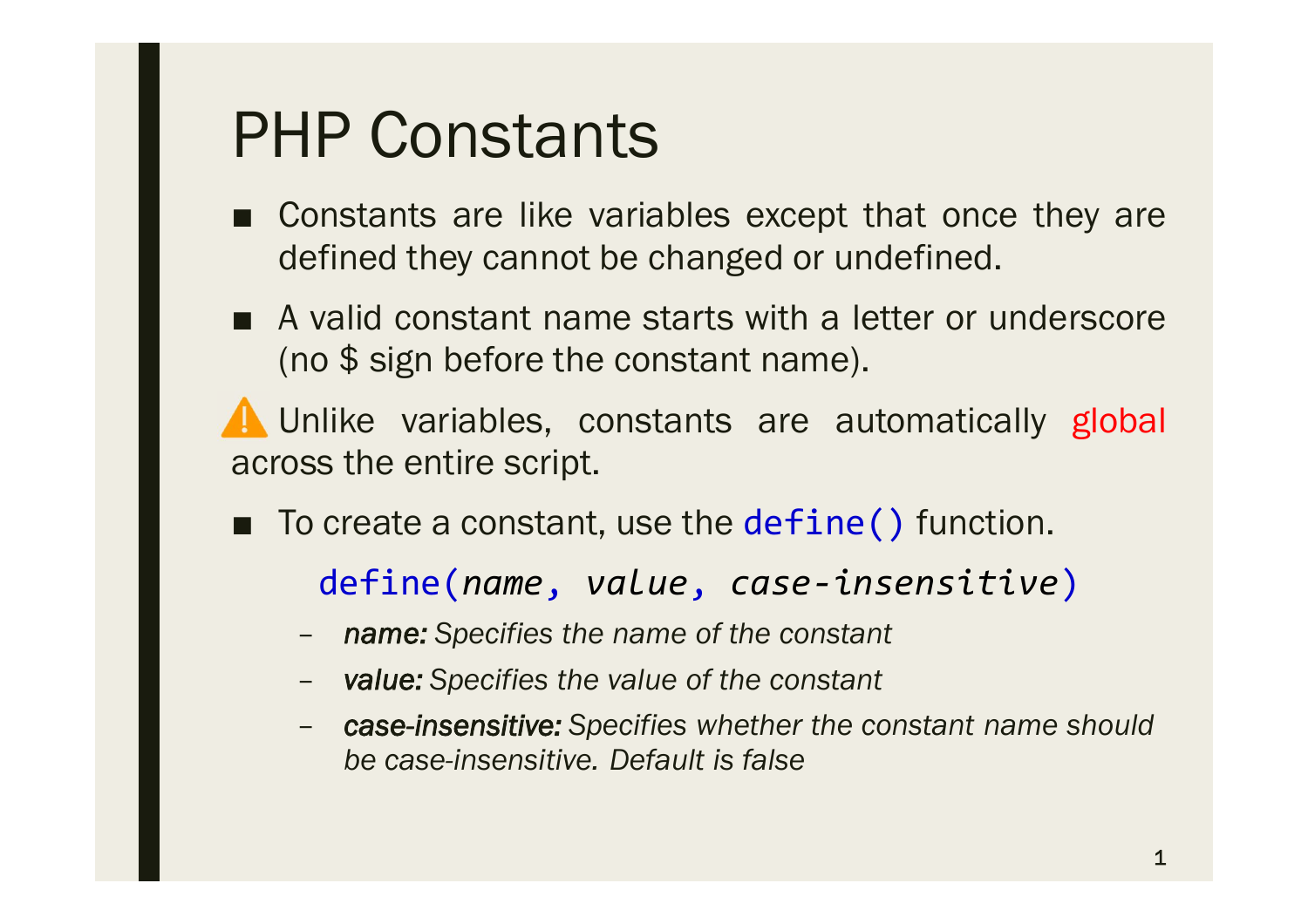■ The examples below creates constants with a casesensitive name:

```
<?php
   define("GREETING", "Welcome to my website!");
   echo GREETING;
?>
```

```
<?php
   define("GREETING", "Welcome to my website!", true);
   echo GREETING;
?>
```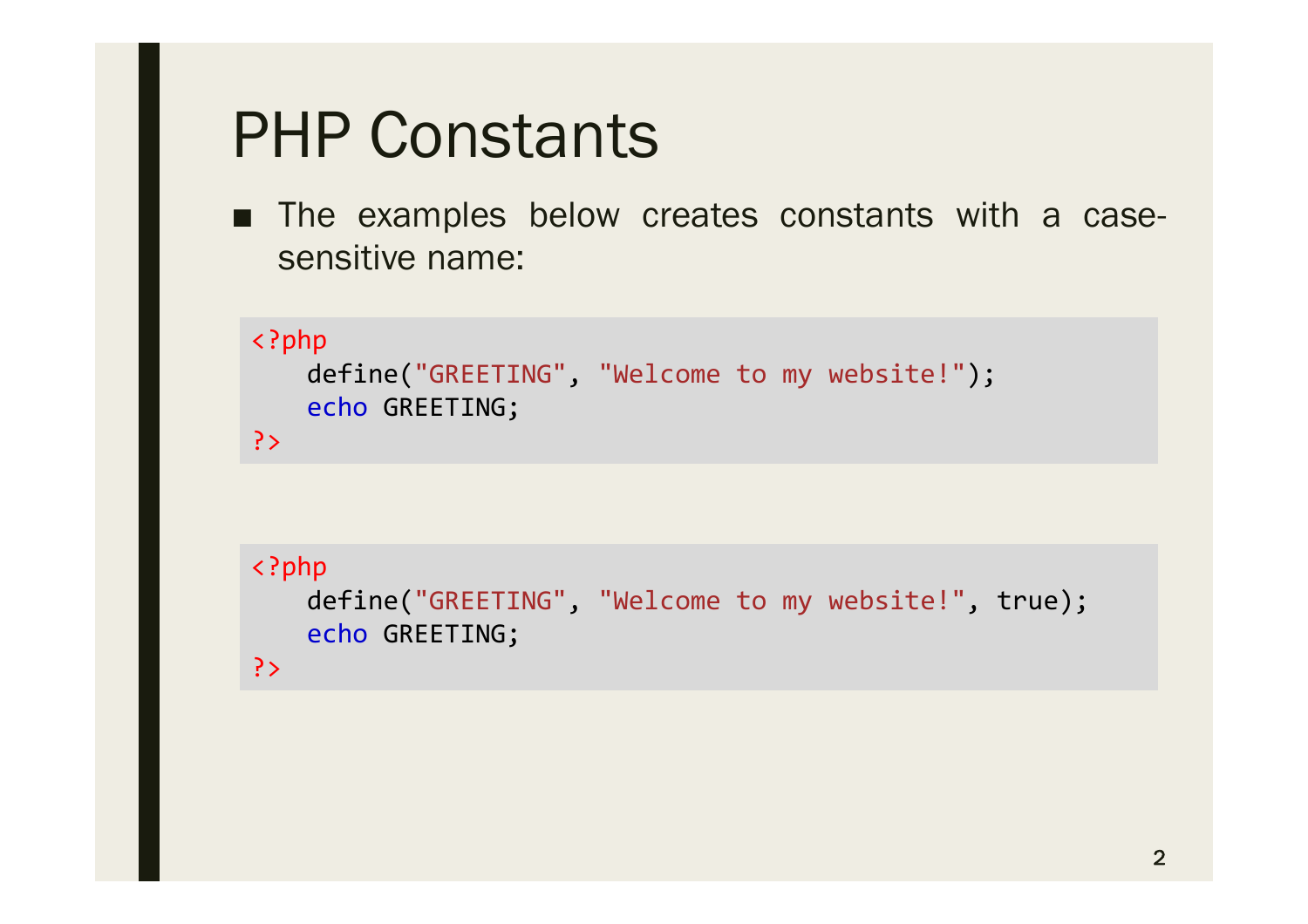- Constant Arrays
	- *you can create a Array constant using the define() function.*
	- *The example below creates an Array constant:*

```
<?php
   define("cars", [
       "Alfa Romeo",
       "BMW",
       "Toyota"
   ]);
   echo cars[0];
?>
```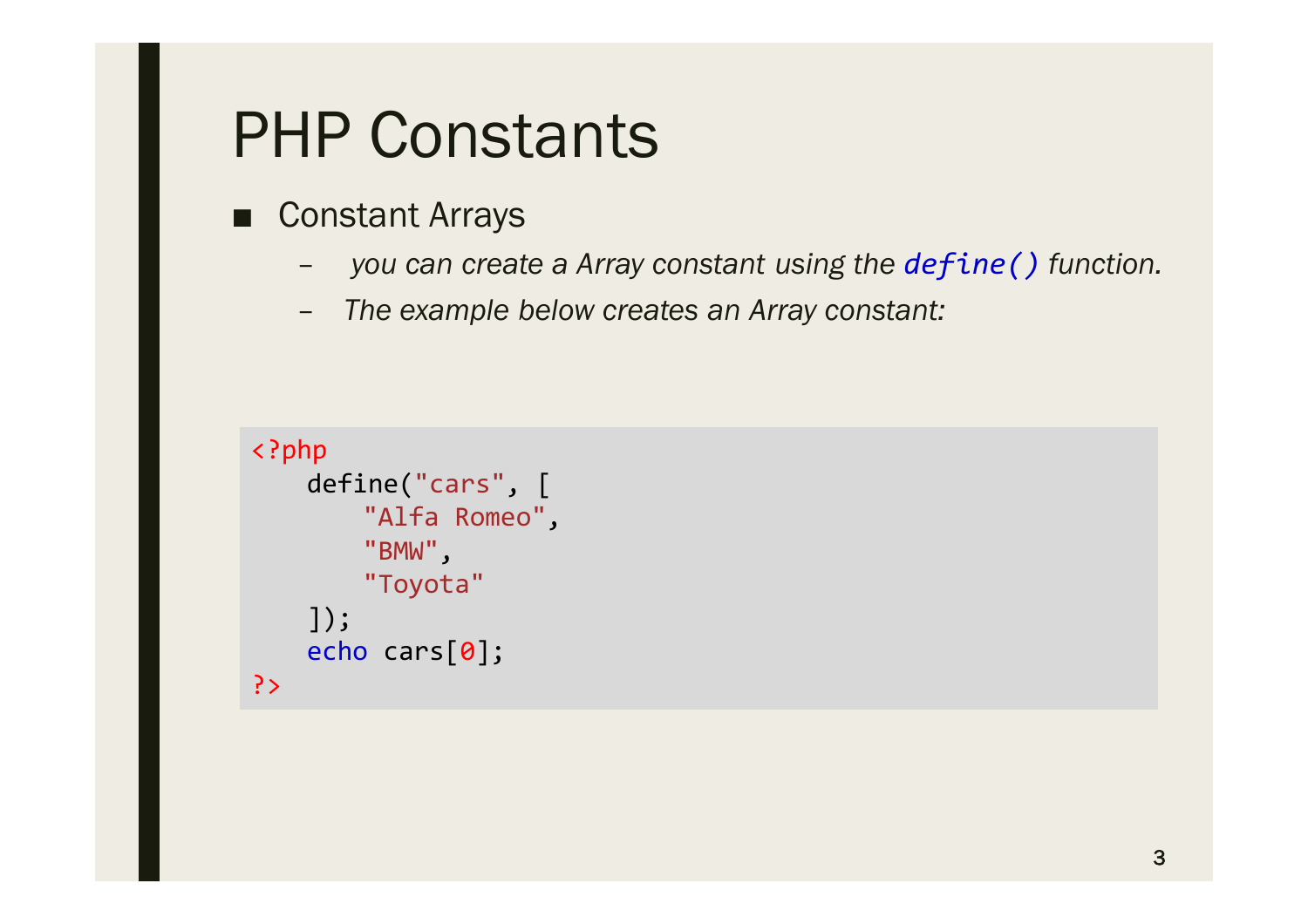- Constants are Global
	- *Constants are automatically global and can be used across the entire script.*
	- *The example below uses a constant inside a function, even if it is defined outside the function:*

```
<?php
   define("GREETING", "Welcome to my website!");
   function myTest() {
       echo GREETING;
   }
   myTest();
?>
```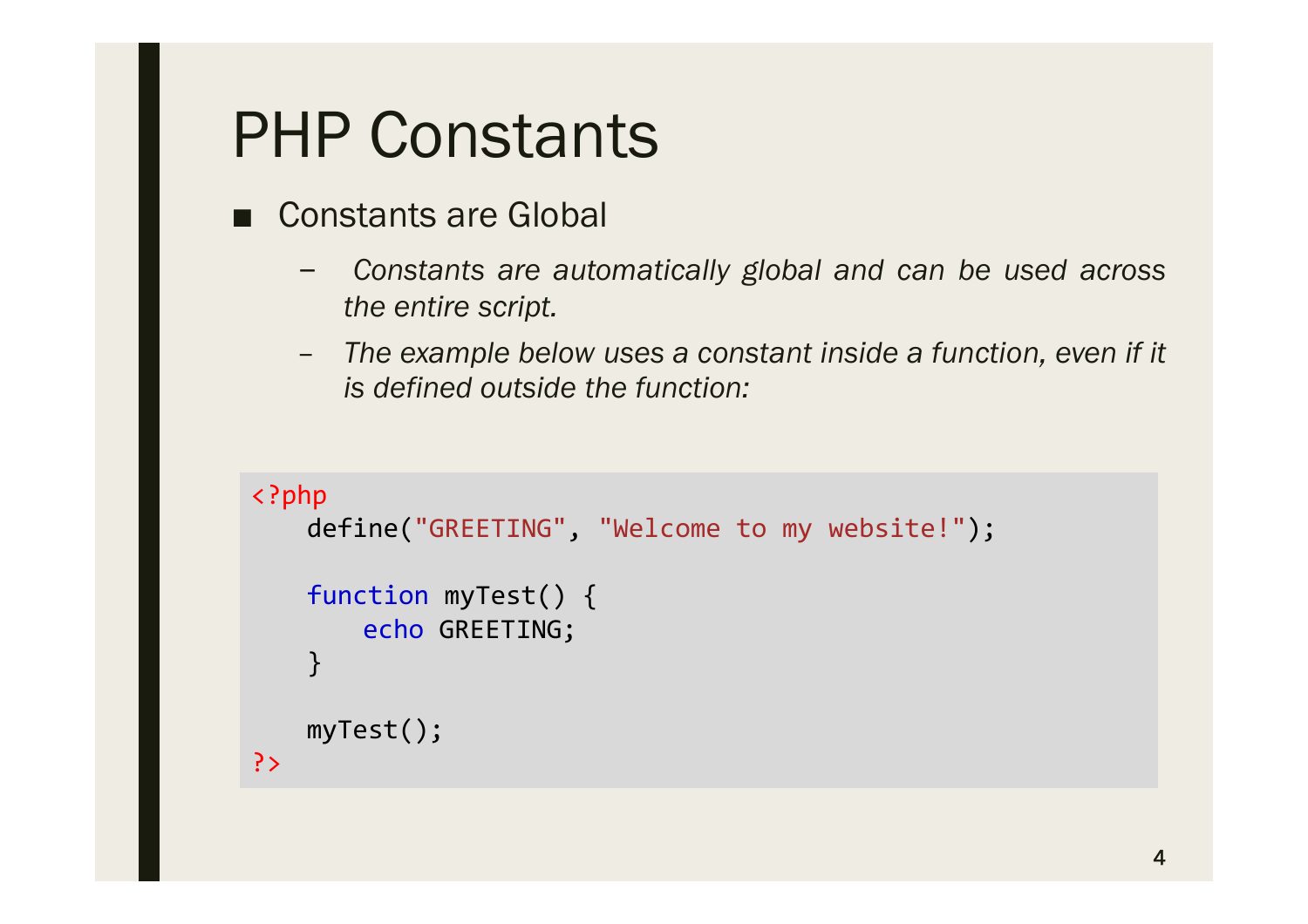- Operators are used to perform operations on variables and values.
- PHP divides the operators in the following groups:
	- *Arithmetic operators*
	- *Assignment operators*
	- *Comparison operators*
	- *Increment/Decrement operators*
	- *Logical operators*
	- *String operators*
	- *Array operators*
	- *Conditional assignment operators*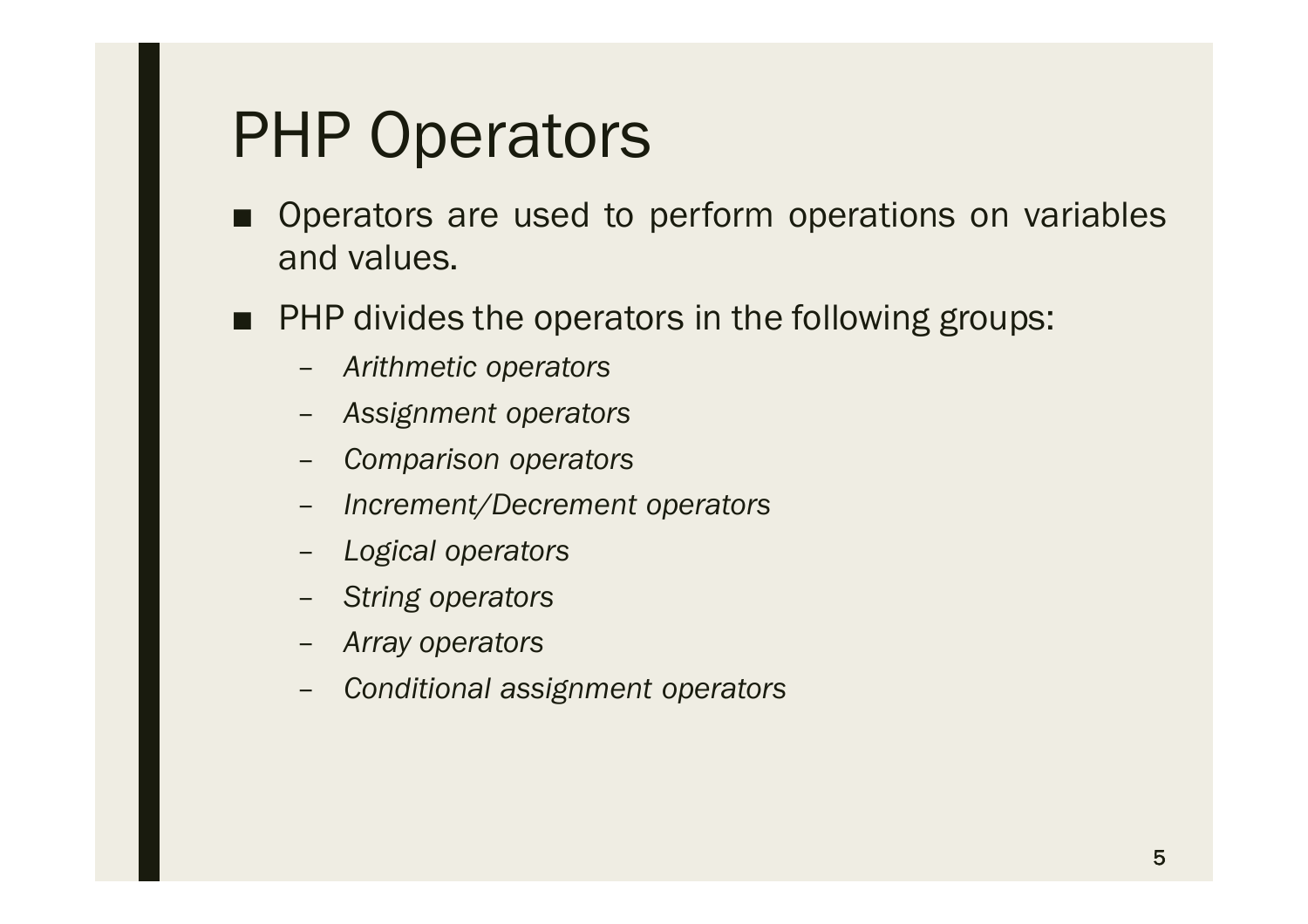#### ■ Arithmetic Operators

– *The PHP arithmetic operators are used with numeric values to perform common arithmetical operations, such as addition, subtraction, multiplication etc.*

| Operator Name  |                | <b>Example Result</b> |                                                                   |
|----------------|----------------|-----------------------|-------------------------------------------------------------------|
| $+$            | Addition       |                       | $$x + $y$ Sum of $$x$ and $$y$                                    |
|                | Subtraction    |                       | $$x - $y$ Difference of $$x$ and $$y$                             |
| $\star$        | Multiplication |                       | $$x * $y$ Product of \$x and \$y                                  |
|                | Division       | \$x / \$v\$           | Quotient of \$x and \$y                                           |
| $\%$           | <b>Modulus</b> |                       | $$x \times $y$ Remainder of $$x$ divided by $$y$                  |
| $\star\,\star$ |                |                       | Exponentiation $$x**$y$ Result of raising \$x to the \$y'th power |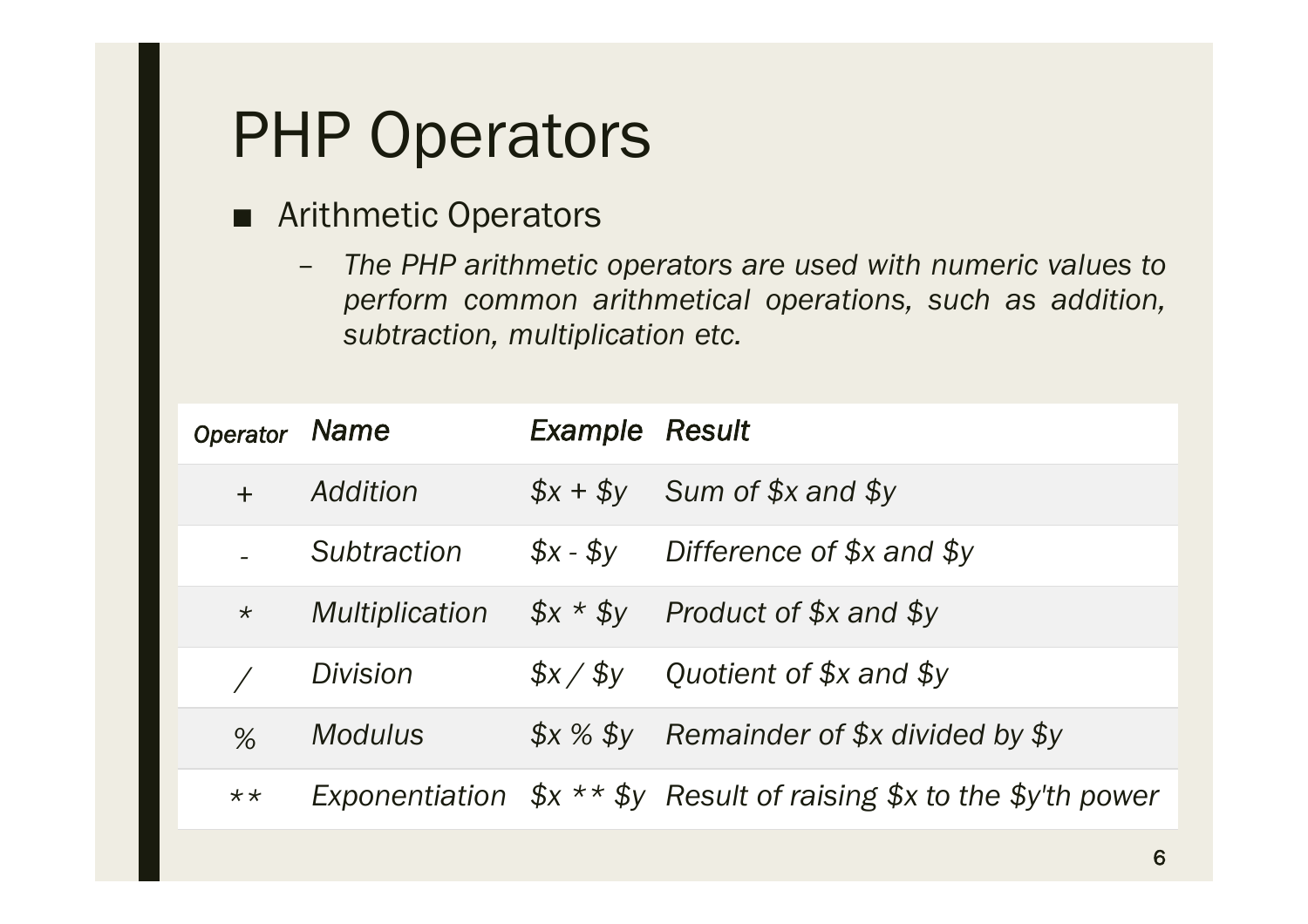#### ■ Assignment Operators

– *The PHP arithmetic operators are used with numeric values to perform common arithmetical operations, such as addition, subtraction, multiplication etc.*

| Assignment | Same as                | <b>Description</b>                                                       |
|------------|------------------------|--------------------------------------------------------------------------|
| $x = y$    | $x = y$                | The left operand gets set to the value of the<br>expression on the right |
| $x += y$   | $x = x + y$            | Addition                                                                 |
| $x = y$    | $x = x - y$            | Subtraction                                                              |
| $x^* = y$  | $x = x * y$            | <i>Multiplication</i>                                                    |
| $x \neq y$ | $x = x / y$            | Division                                                                 |
| $x \% = y$ | $x = x \mathrel{\%} y$ | <b>Modulus</b>                                                           |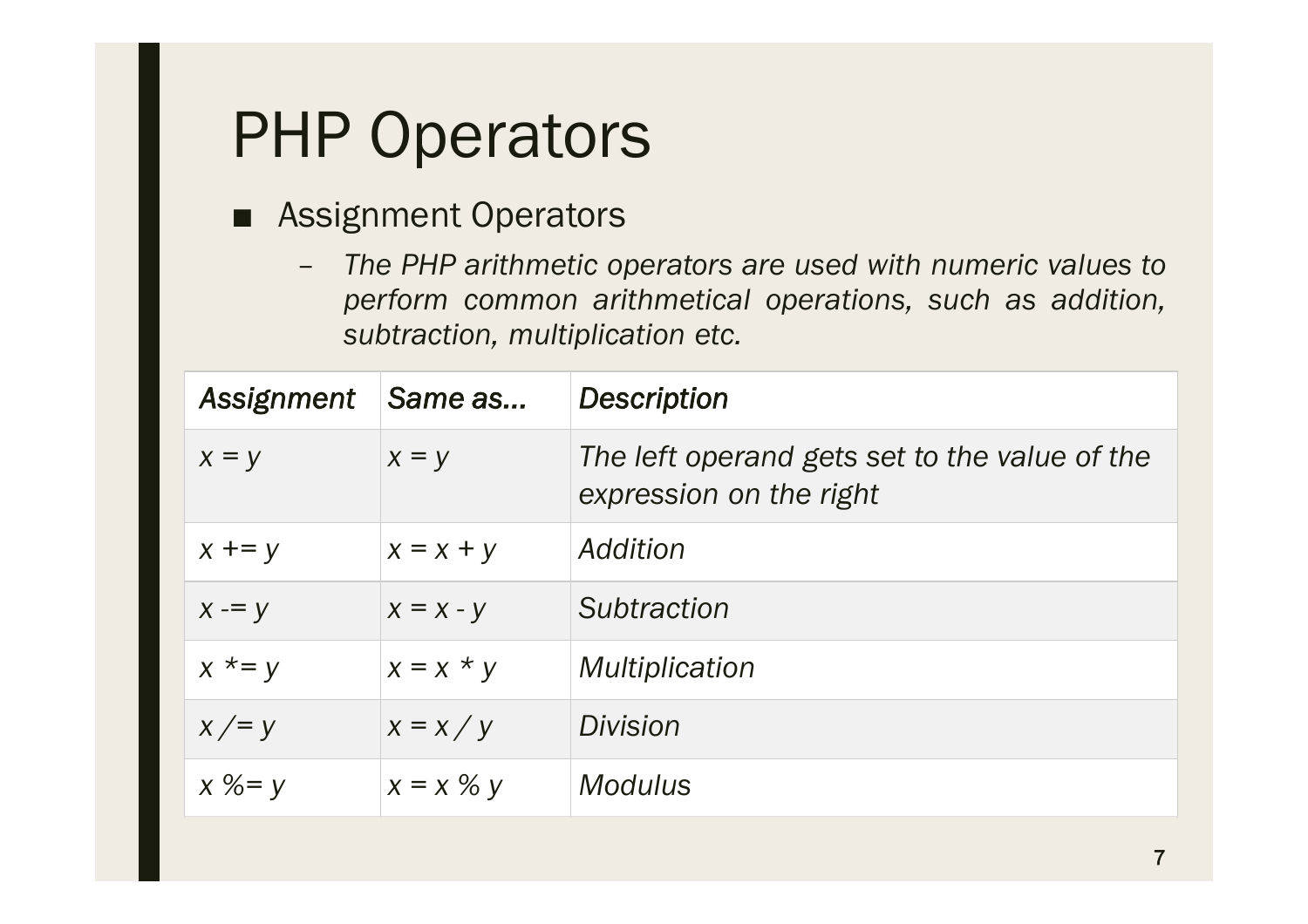#### ■ Increment / Decrement Operators

– *The PHP increment operators are used to increment/* decrement *a variable's value.*

| Operator                | <b>Name</b> | <b>Description</b>                                      |
|-------------------------|-------------|---------------------------------------------------------|
| $+$ + $\frac{4}{3}$ $x$ |             | Pre-increment Increments $$x$ by one, then returns $x$$ |
| $$x++$                  |             | Post-increment Returns \$x, then increments \$x by one  |
| $-5x$                   |             | Pre-decrement Decrements \$x by one, then returns \$x   |
| $S_{X-}$                |             | Post-decrement Returns \$x, then decrements \$x by one  |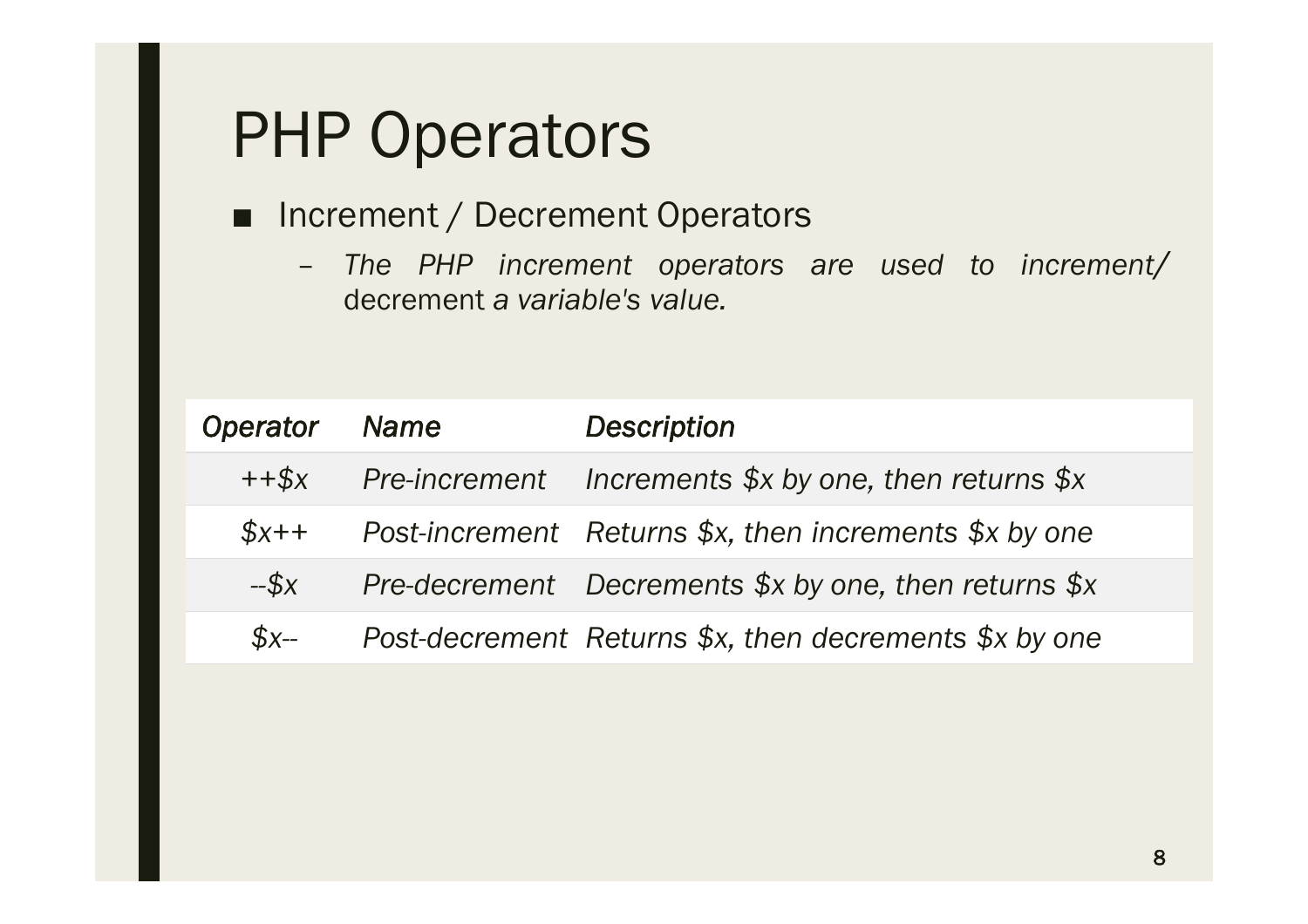- String Operators
	- *PHP has two operators that are specially designed for strings.*

| <b>Operator</b> | Name                     | Example           | <b>Result</b>                         |
|-----------------|--------------------------|-------------------|---------------------------------------|
|                 | Concatenation            | $$txt1$ . $$txt2$ | Concatenation of \$txt1<br>and \$txt2 |
| $=$             | Concatenation assignment | $$txt1 = $txt2$$  | Appends \$txt2 to \$txt1              |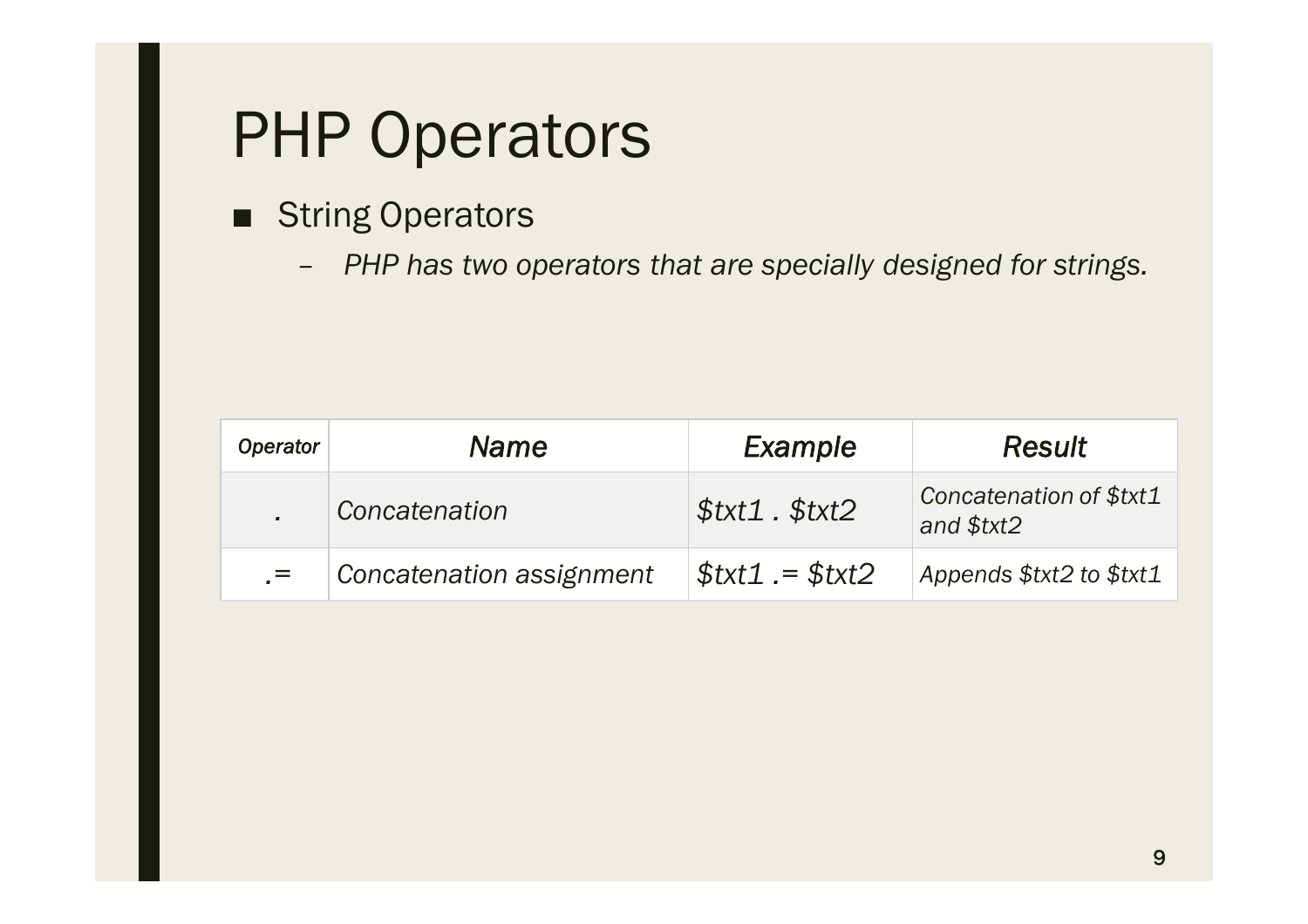- Array Operators
	- *The PHP array operators are used to compare arrays.*

| <b>Operator Name</b> |                               | Example                 | <b>Result</b>                                                                                           |
|----------------------|-------------------------------|-------------------------|---------------------------------------------------------------------------------------------------------|
| $\pm$                | Union                         | $$x + $y$               | Union of $$x$ and $$y$                                                                                  |
|                      | Equality                      | $$x == $y$$             | Returns true if $x$ and $y$ have the same<br>key/value pairs                                            |
|                      | <i><u><b>Identity</b></u></i> | $\oint x == 5y$         | Returns true if $x$ and $y$ have the same<br>key/value pairs in the same order and of the<br>same types |
| $\mathbf{I} =$       | Inequality                    | $$x := $y$$             | Returns true if $x$ is not equal to $y$                                                                 |
| $\langle$            | <i>Inequality</i>             | $$x \le 5y$             | Returns true if $x$ is not equal to $y$                                                                 |
|                      | Non-identity                  | $\oint x$ !== $\oint y$ | Returns true if \$x is not identical to \$y                                                             |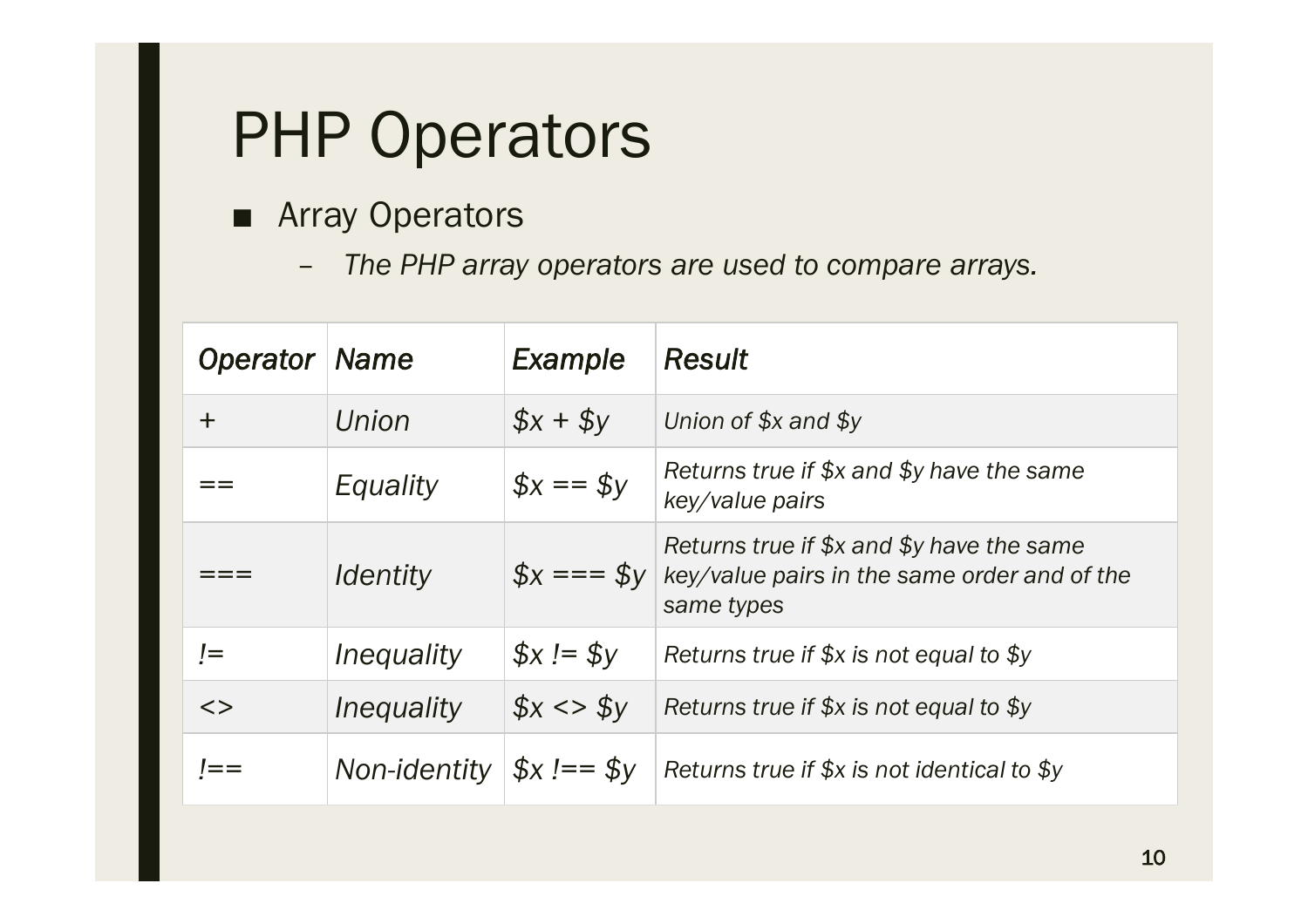#### ■ Conditional Assignment Operators

– *The PHP conditional assignment operators are used to set a value depending on conditions:*

| Operator | Name                   | Example                                                  | <b>Result</b>                                                                                                                                                                               |
|----------|------------------------|----------------------------------------------------------|---------------------------------------------------------------------------------------------------------------------------------------------------------------------------------------------|
| ?:       | Ternary                | $\mathcal{S}$ <i>X</i><br>$=$ expr1 ? expr<br>$2:$ expr3 | Returns the value of \$x.<br>The value of $x$ is expr2 if expr1 =<br>TRUE.<br>The value of $x$ is expr3 if expr1 =<br><b>FALSE</b>                                                          |
| ??       | <b>Null coalescing</b> | \$x<br>$=$ expr1 ?? ex<br>pr2                            | Returns the value of \$x.<br>The value of \$x<br>is expr1 if expr1 exists, and is not<br>NULL.<br>If expr1 does not exist, or is NULL,<br>the value of $x$ is expr2.<br>Introduced in PHP 7 |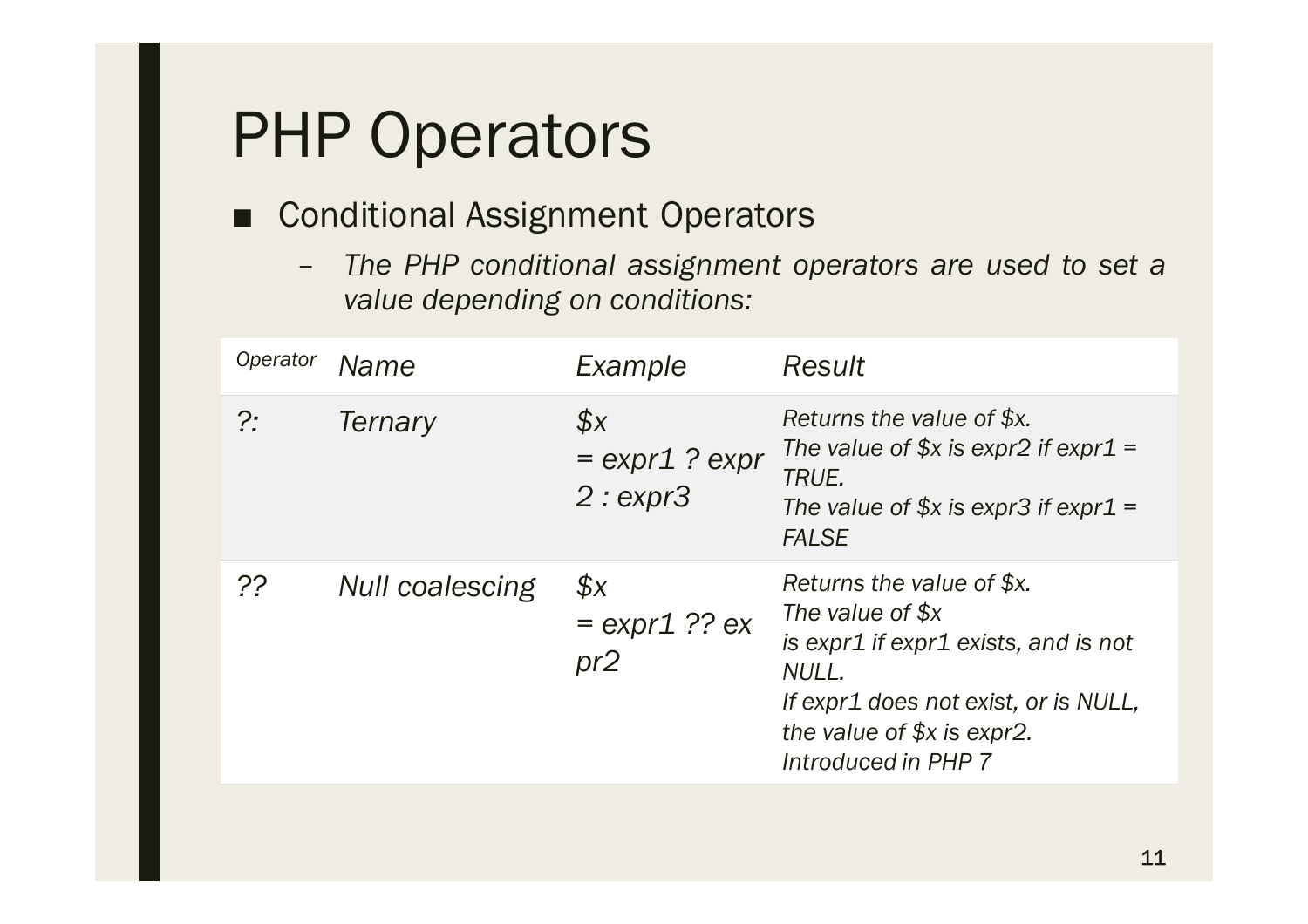- Very often when you write code, you want to perform different actions for different conditions. You can use conditional statements in your code to do this.
- In PHP we have the following conditional statements:
	- *if* statement executes some code if one condition is true
	- *if...else* statement executes some code if a condition is true and another code if that condition is false
	- *if...elseif...else* statement executes different codes for more than two conditions
	- *switch* statement selects one of many blocks of code to be executed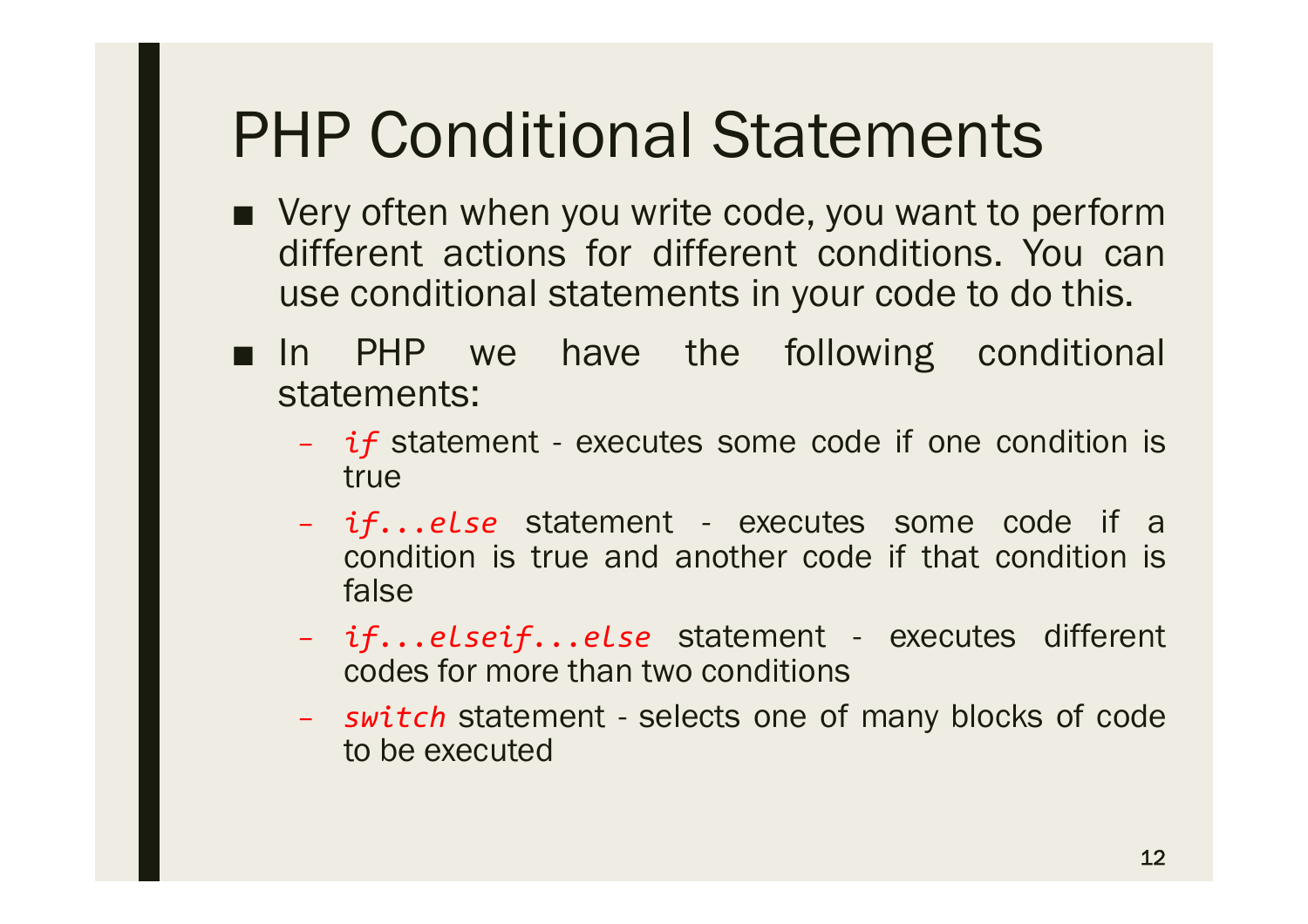#### ■ The if Statement

– *The if statement executes some code if one condition is true.*

```
<?php
$t = date("H");
if ($t < "20") {
    echo "Have a good day!";
}
?>
```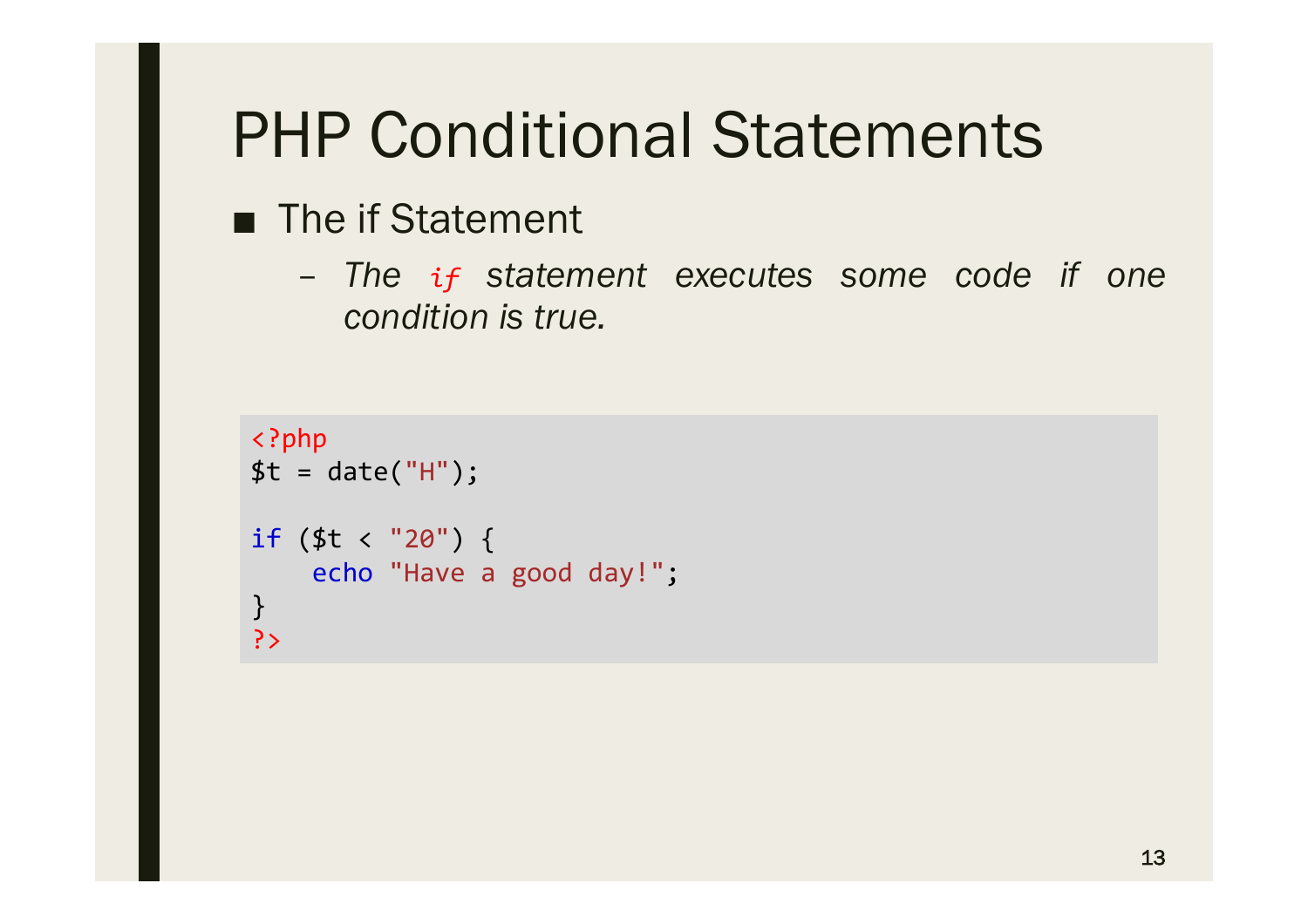- The if...else Statement
	- *The if...else statement executes some code if a condition is true and another code if that condition is false.*

```
<?php
$t = date("H");
if ($t < "20") {
    echo "Have a good day!";
} else {
    echo "Have a good night!";
}
?>
```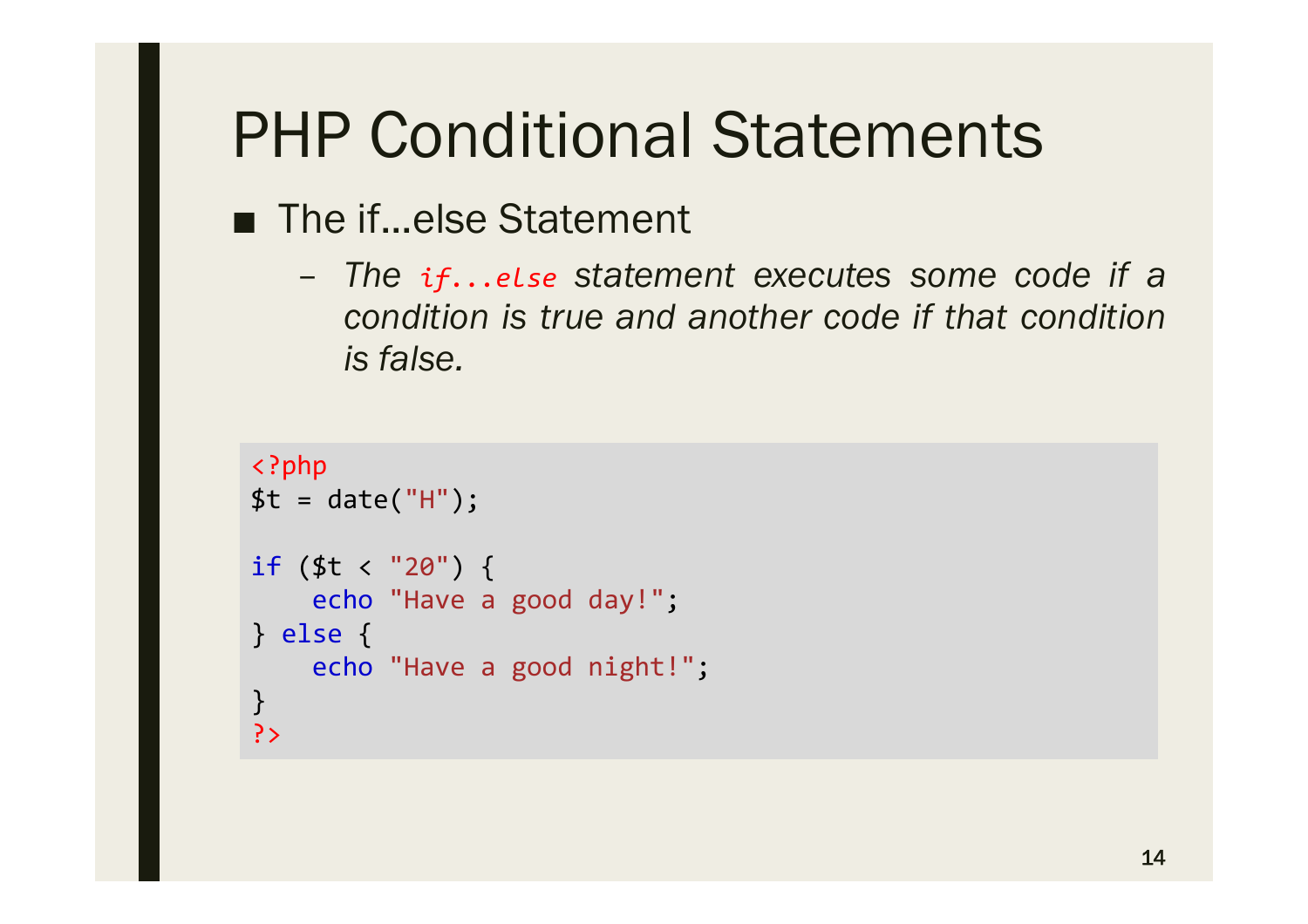#### ■ The if...elseif...else Statement

– *The if...elseif...else statement executes different codes for more than two conditions.*

```
<?php
$t = date("H");
if ($t < "10") {
    echo "Have a good morning!";
} elseif ($t < "20") {
    echo "Have a good day!";
} else {
    echo "Have a good night!";
}
?>
```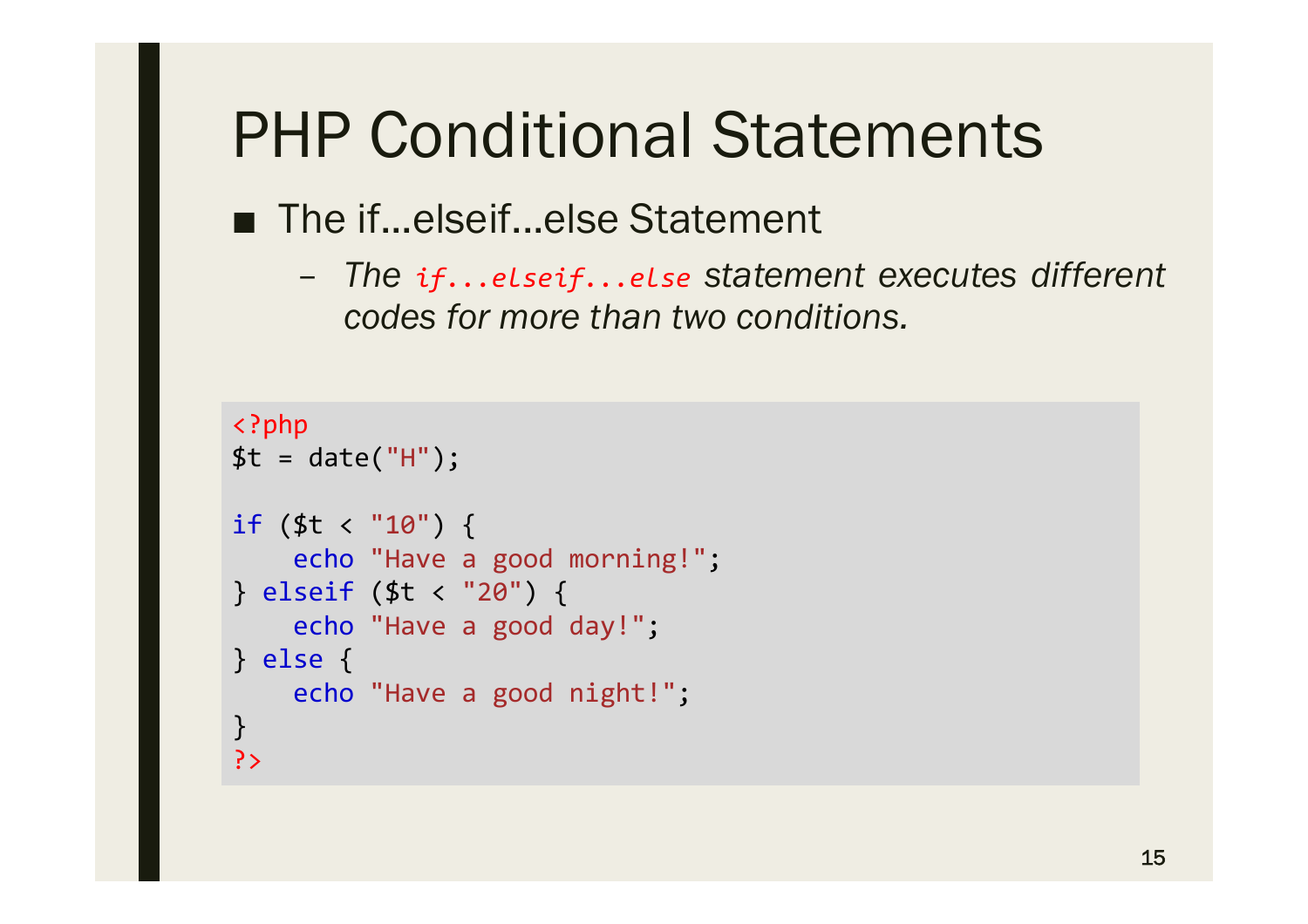### PHP switch Statement

- The switch statement is used to perform different actions based on different conditions.
- The switch statement to select one of many blocks of code to be executed.

```
switch (n) {
    case label1:
        code to be executed if n=label1;
        break;
    case label2:
        code to be executed if n=label2;
        break;
    case label3:
        code to be executed if n=label3;
        break;
    ...
    default:
        code to be executed if n is different from all labels;
}
```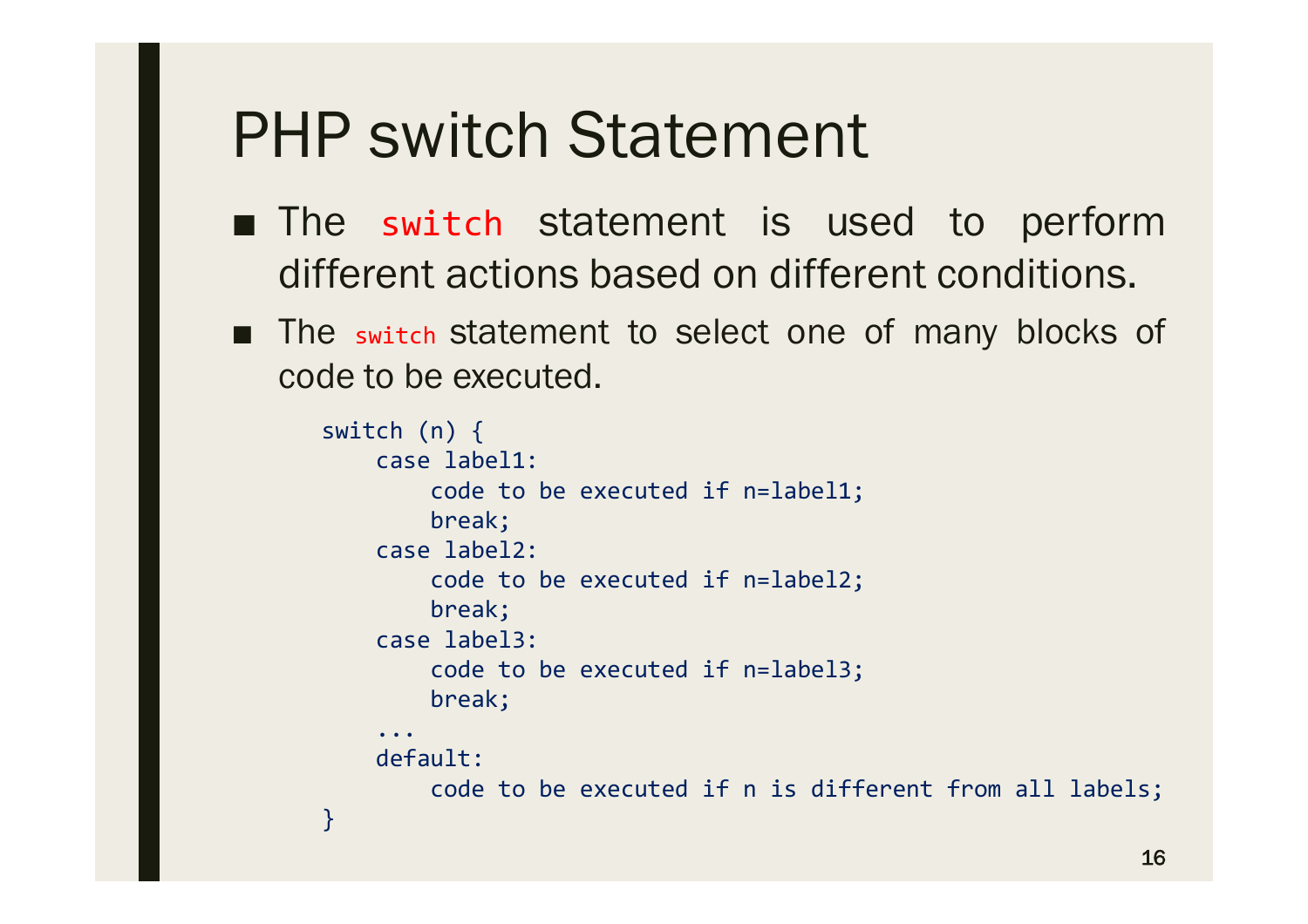### PHP switch Statement

```
■ <?php
  $favcolor = "red";
  switch ($favcolor) {
      case "red":
           echo "Your favorite color is red!";
           break;
      case "blue":
           echo "Your favorite color is blue!";
           break;
      case "green":
           echo "Your favorite color is green!";
           break;
      default:
           echo "Your favorite color is neither red, 
  blue, nor green!";
   }
   ?>
```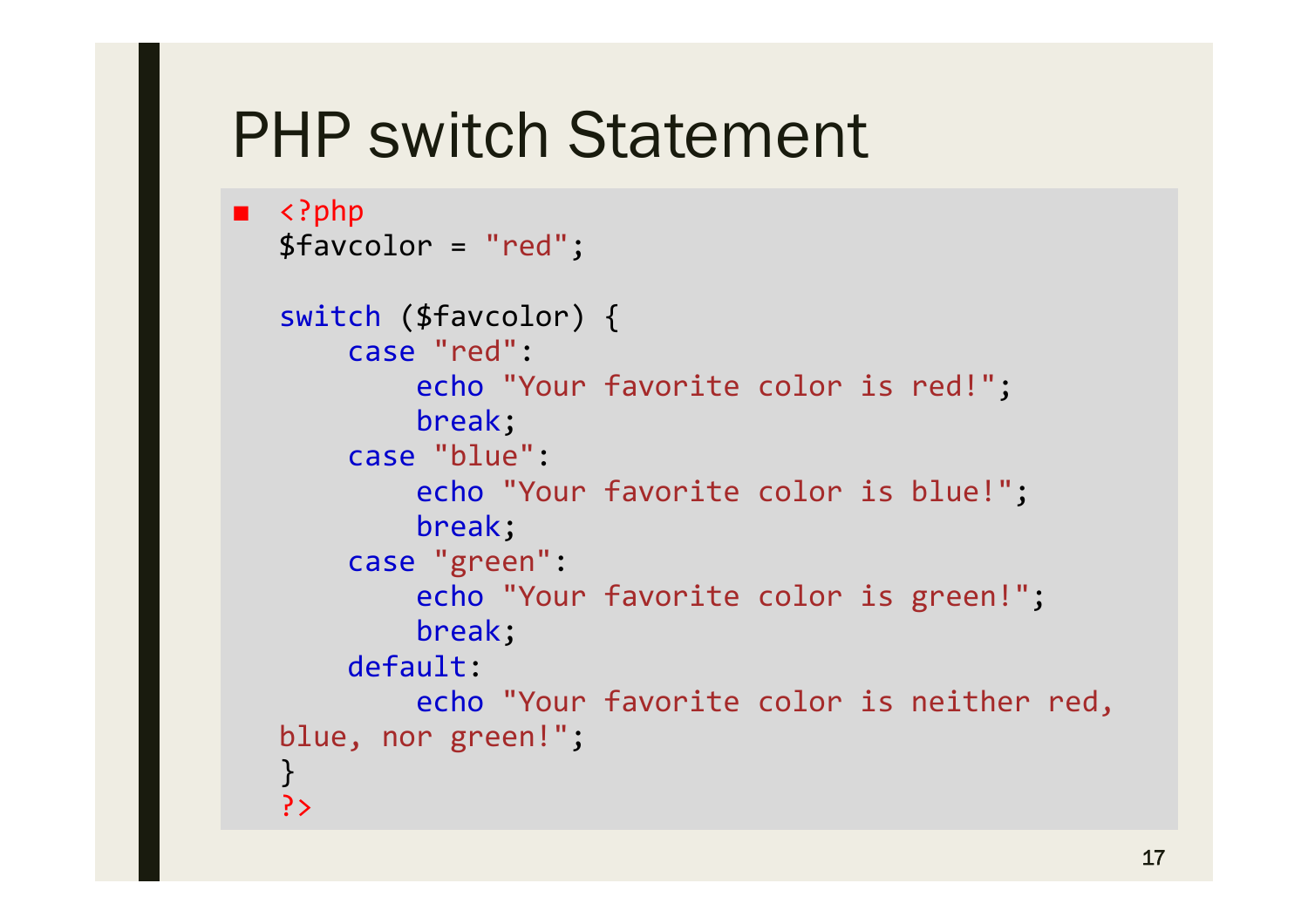- Often when you write code, you want the same block of code to run over and over again in a row. Instead of adding several almost equal code-lines in a script, we can use loops to perform a task like this.
- In PHP, we have the following looping statements:
	- *while - loops through a block of code as long as the specified condition is true*
	- *do...while - loops through a block of code once, and then repeats the loop as long as the specified condition is true*
	- *for - loops through a block of code a specified number of times*
	- *foreach - loops through a block of code for each element in an array*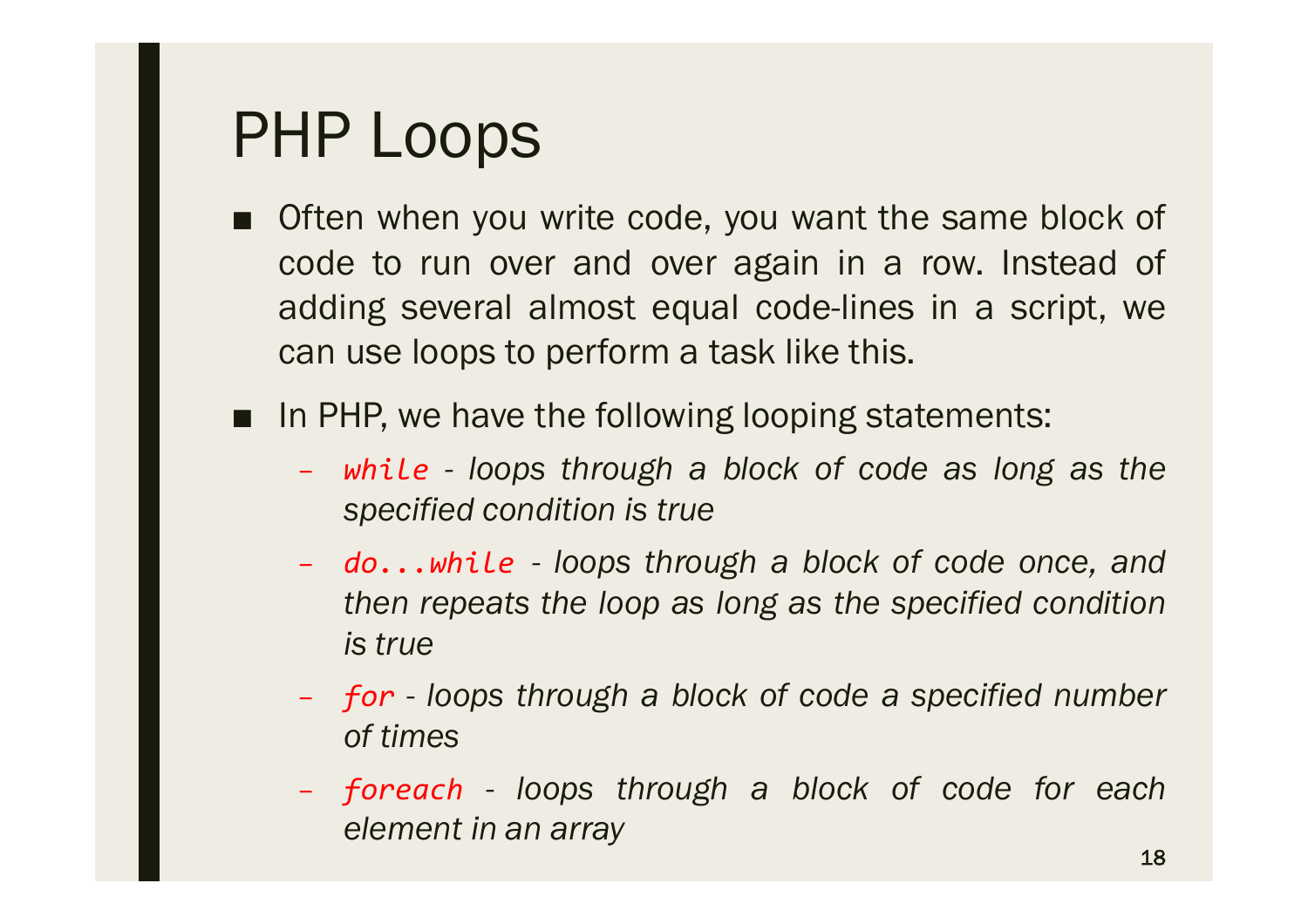#### ■ while Loop

– *The while loop executes a block of code as long as the specified condition is true.*

```
<?php
$x = 1;while(x \leq 5) {
    echo "The number is: $x <br>";
    $x++;}
?>
```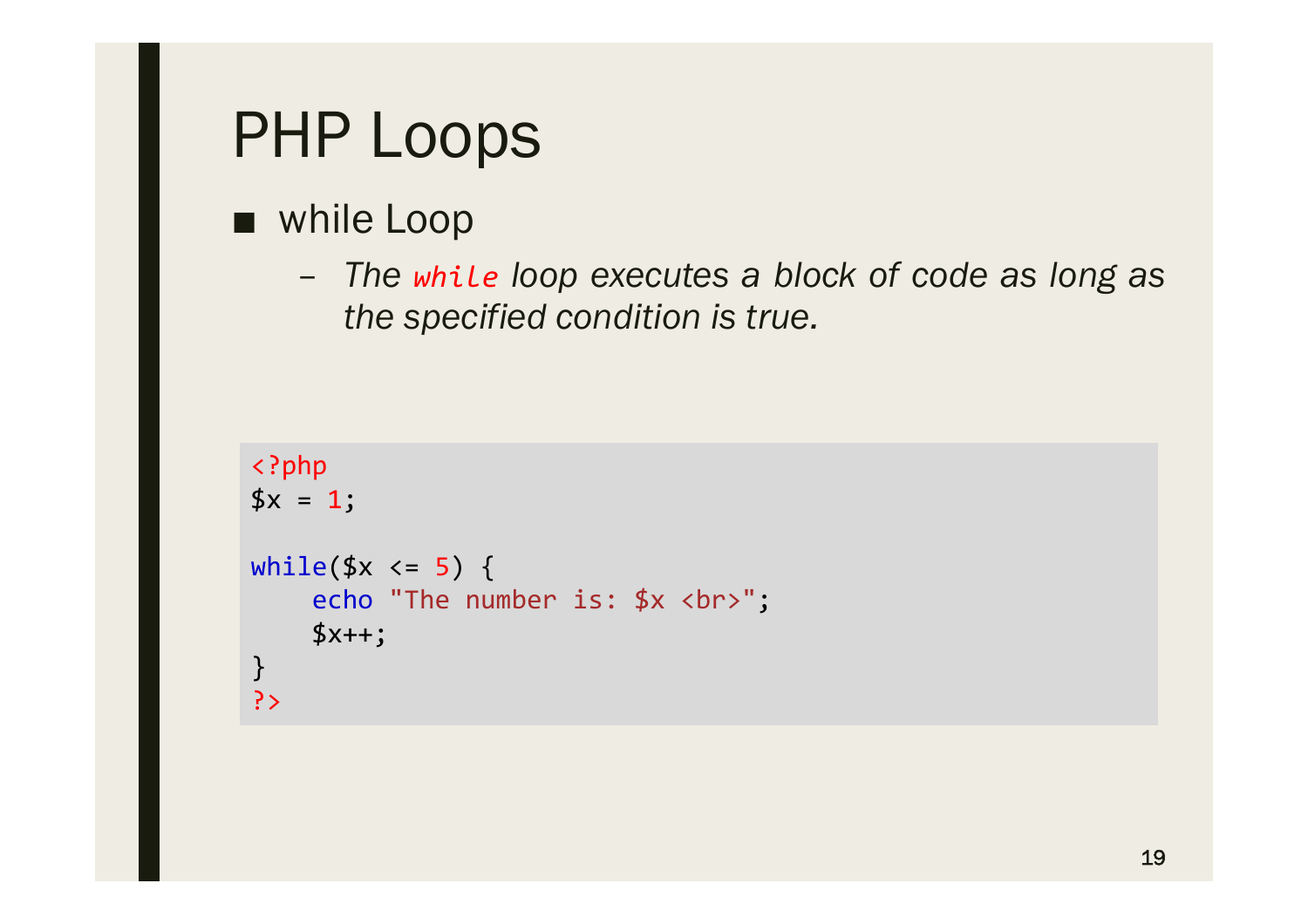#### ■ for Loop

– *The for loop is used when you know in advance how many times the script should run.*

```
<?php
for ($x = 0; $x \le 10; $x++) {
    echo "The number is: $x <br>";
}
?>
```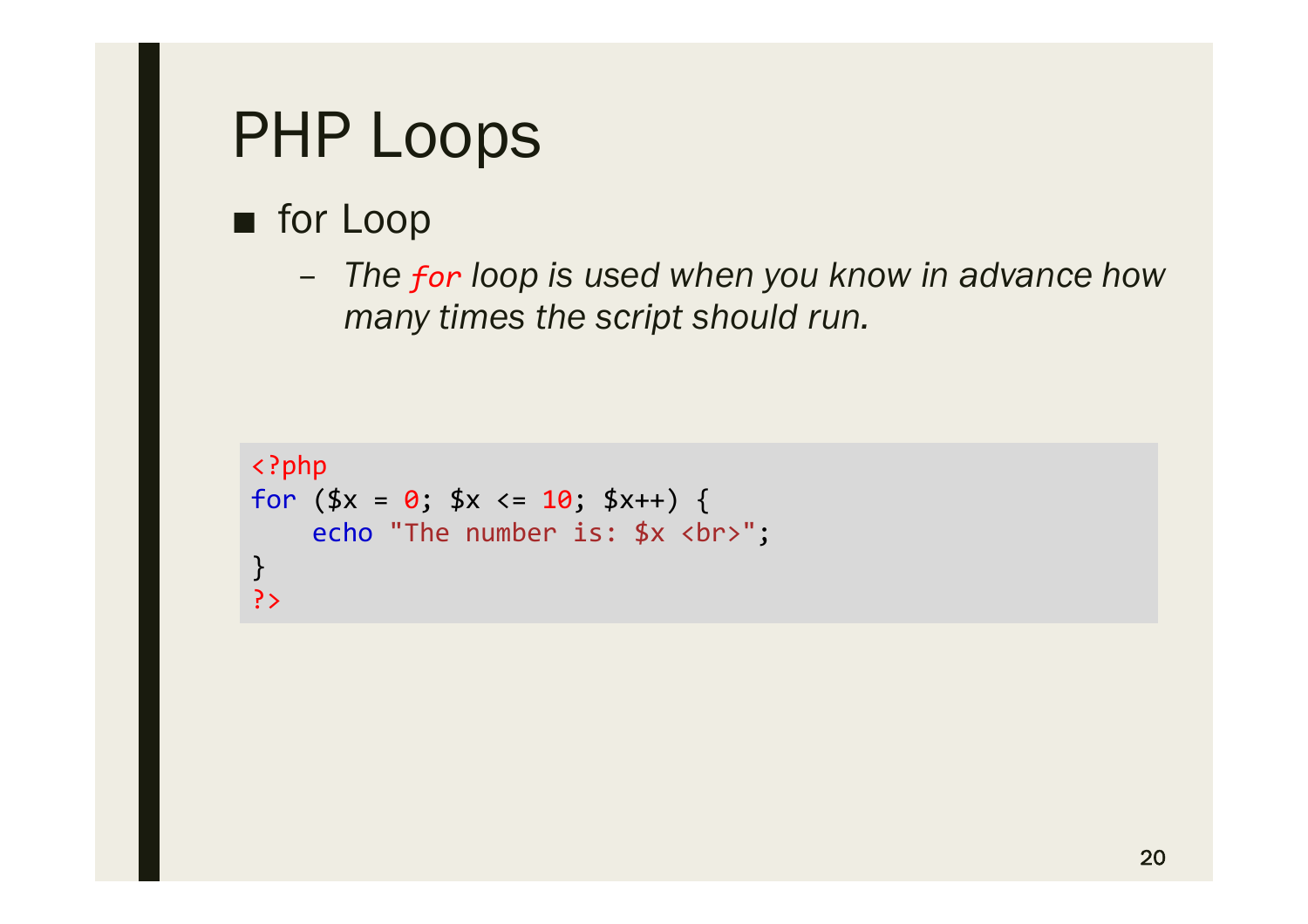#### ■ foreach Loop

– *The foreach loop works only on arrays, and is used to loop through each key/value pair in an array.*

```
<?php
$colors = array("red", "green", "blue", "yellow");
foreach ($colors as $value) {
    echo "$value <br>";
}
?>
```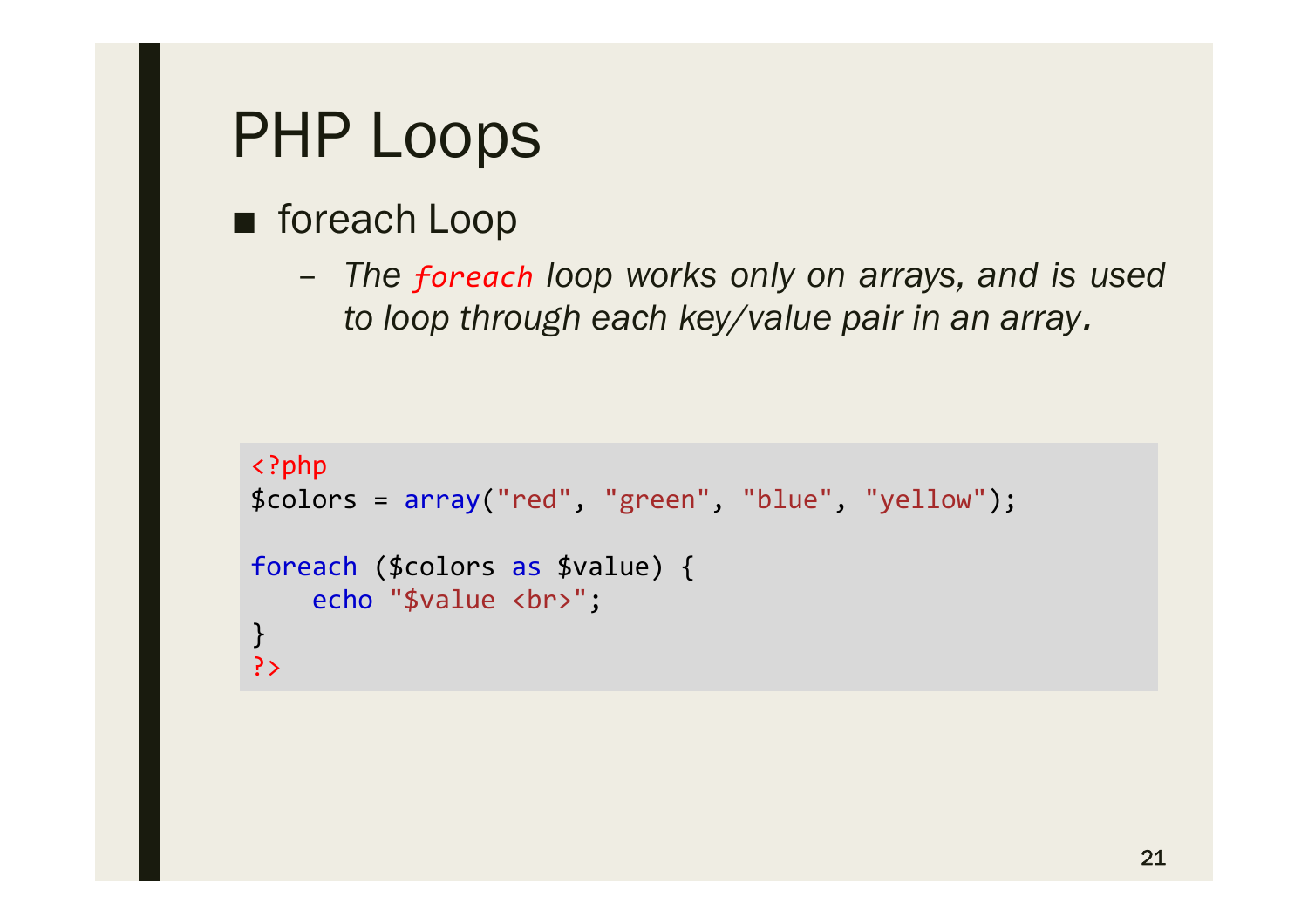- User Defined Functions
	- *Besides the built-in PHP functions, we can create our own functions.*
	- *A function is a block of statements that can be used repeatedly in a program.*
	- *A function will not execute immediately when a page loads.*
	- *A function will be executed by a call to the function.*
- A user-defined function declaration starts with the word *function*:

```
function functionName() {
    code to be executed;
}
```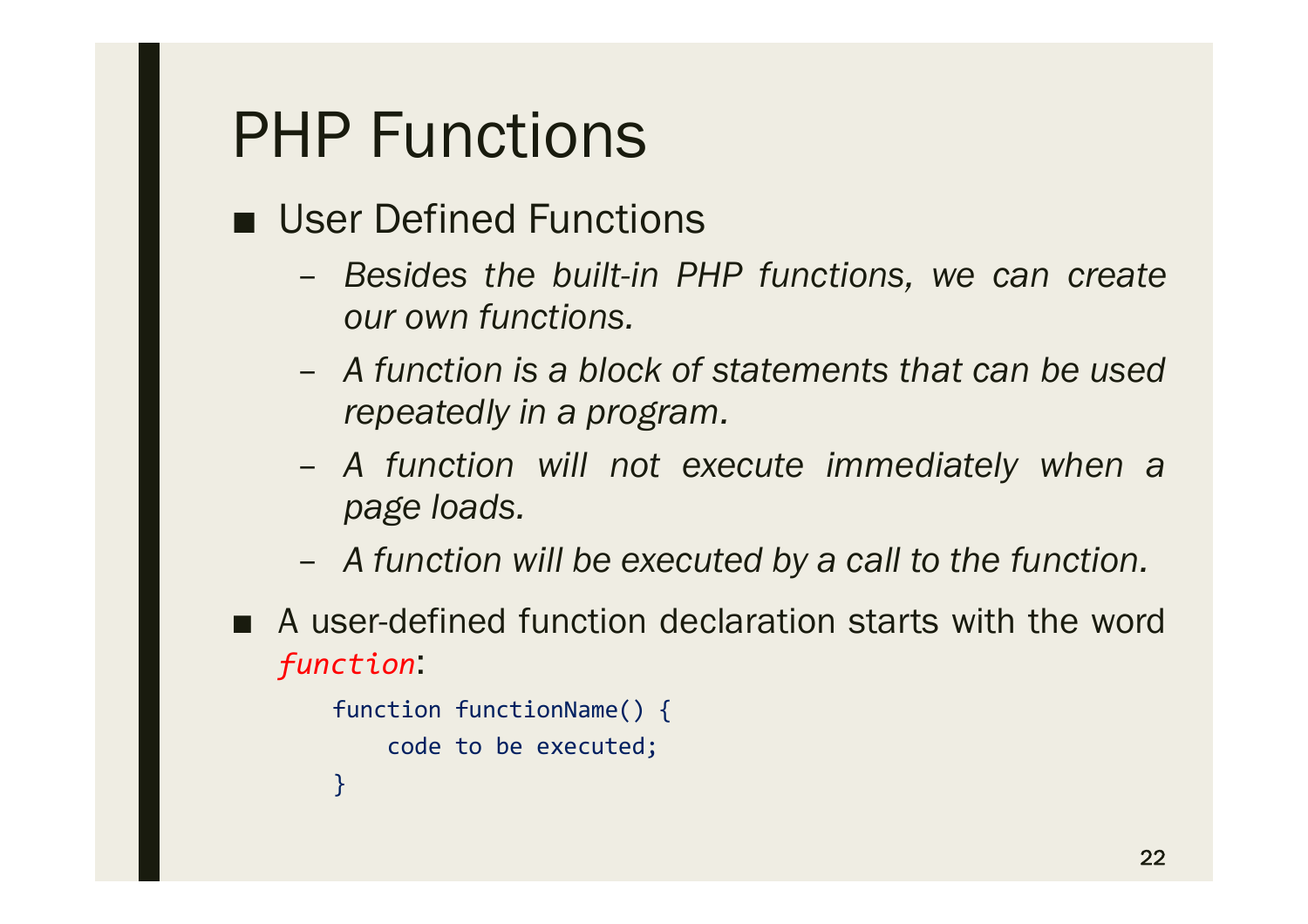- User Function Arguments
	- Information can be passed to functions through arguments. An argument is just like a variable.
	- Arguments are specified after the function name, inside the parentheses. You can add as many arguments as you want, just separate them with a comma.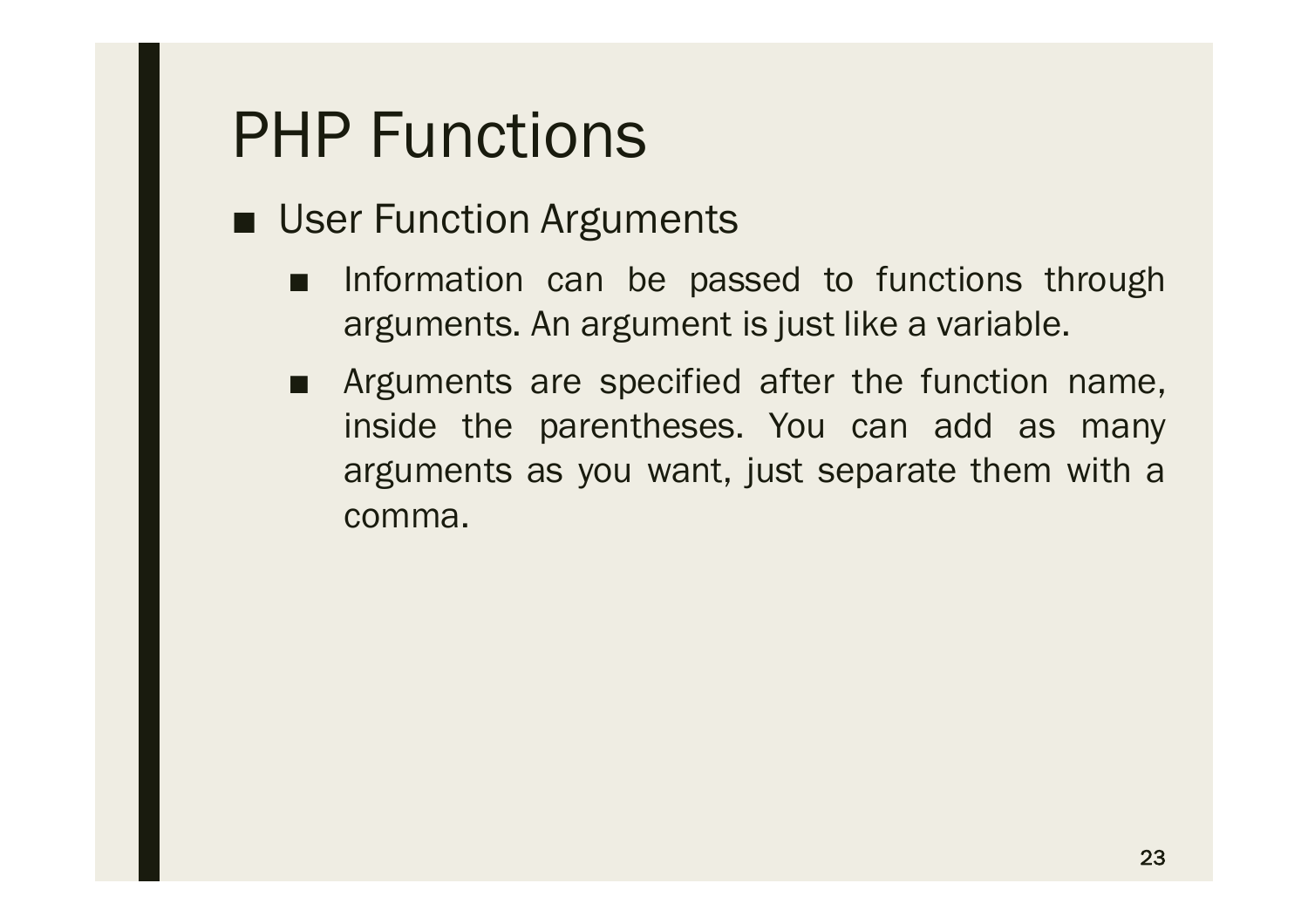■ User Function Arguments

```
<?php
   function familyName($fname) {
       echo "$fname Refsnes.<br>";
   }
   familyName("Jani");
   familyName("Hege");
   familyName("Stale");
   familyName("Kai Jim");
   familyName("Borge");
```
?>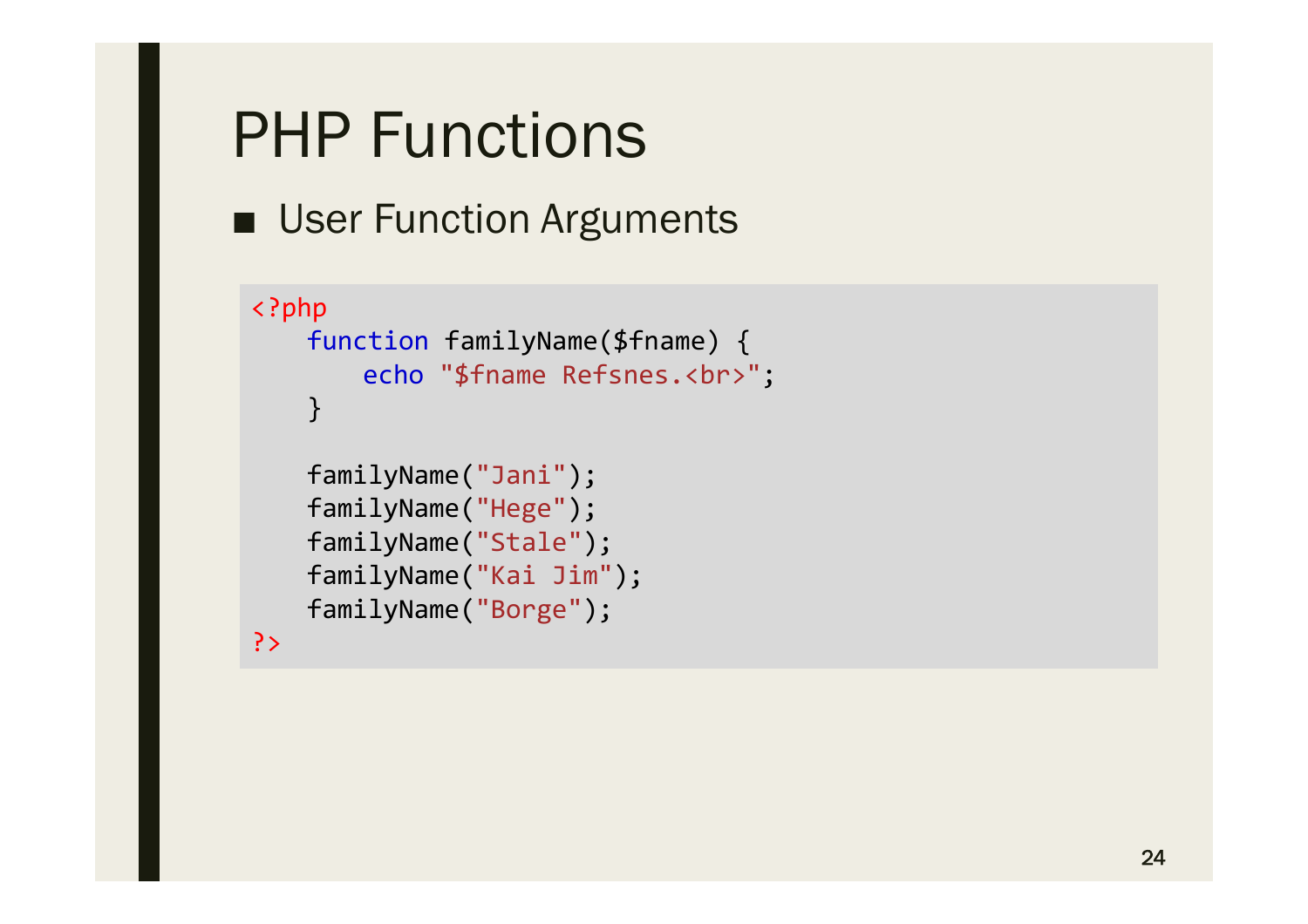```
■ User Function Arguments
```

```
<?php
   function familyName($fname, $year) {
       echo "$fname Refsnes. Born in $year <br>";
   }
   familyName("Hege", "1975");
   familyName("Stale", "1978");
   familyName("Kai Jim", "1983");
?>
```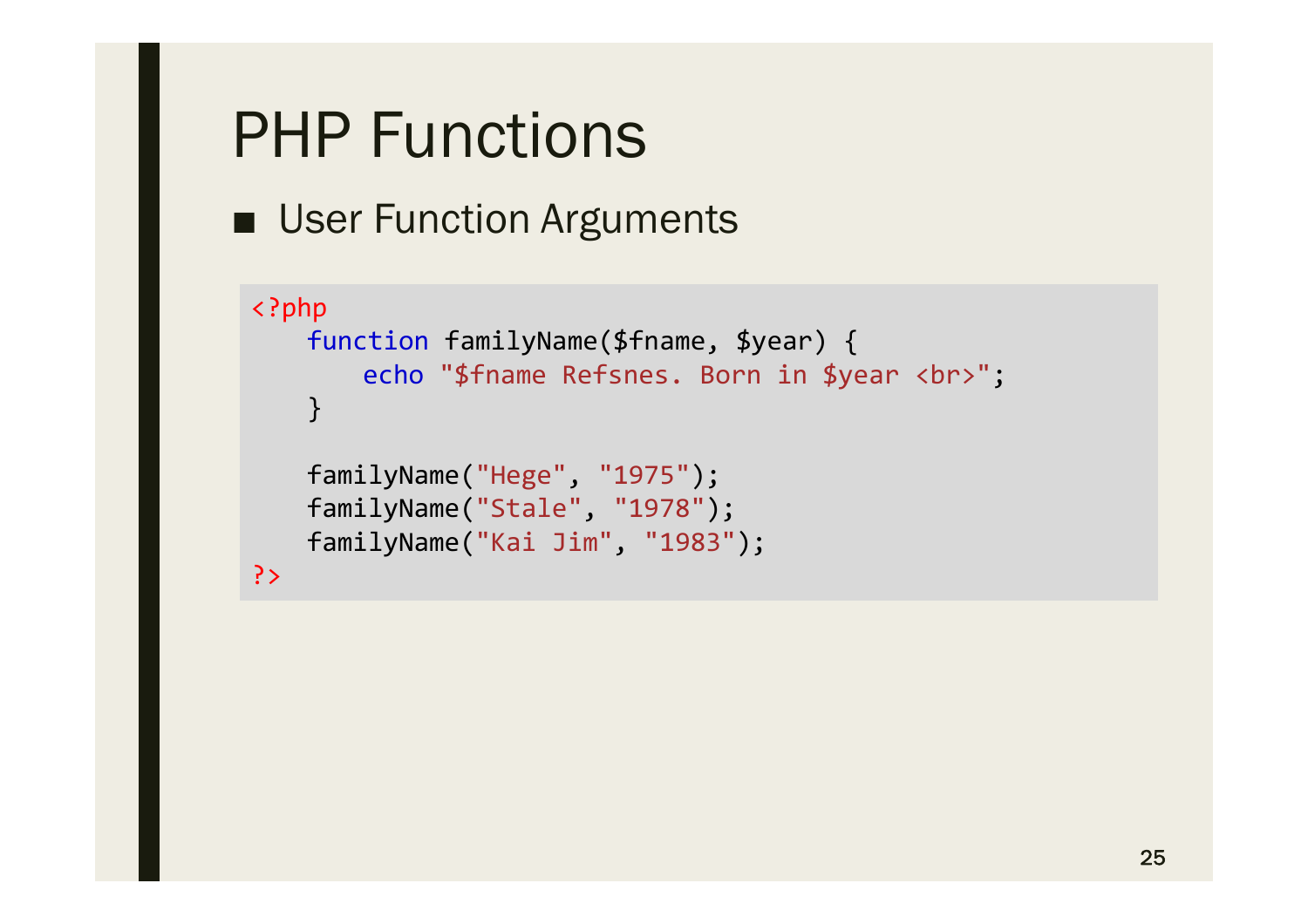- PHP is a Loosely Typed Language
	- In the example above, notice that we did not have to tell PHP which data type the variable is.
	- PHP automatically associates a data type to the variable, depending on its value. Since the data types are not set in a strict sense, you can do things like adding a string to an integer without causing and error.
	- In PHP 7, type declarations were added. This gives us an option to specify the data type expected when declaring a function, and by enabling the strict requirement, it will throw a "Fatal Error" on a type mismatch.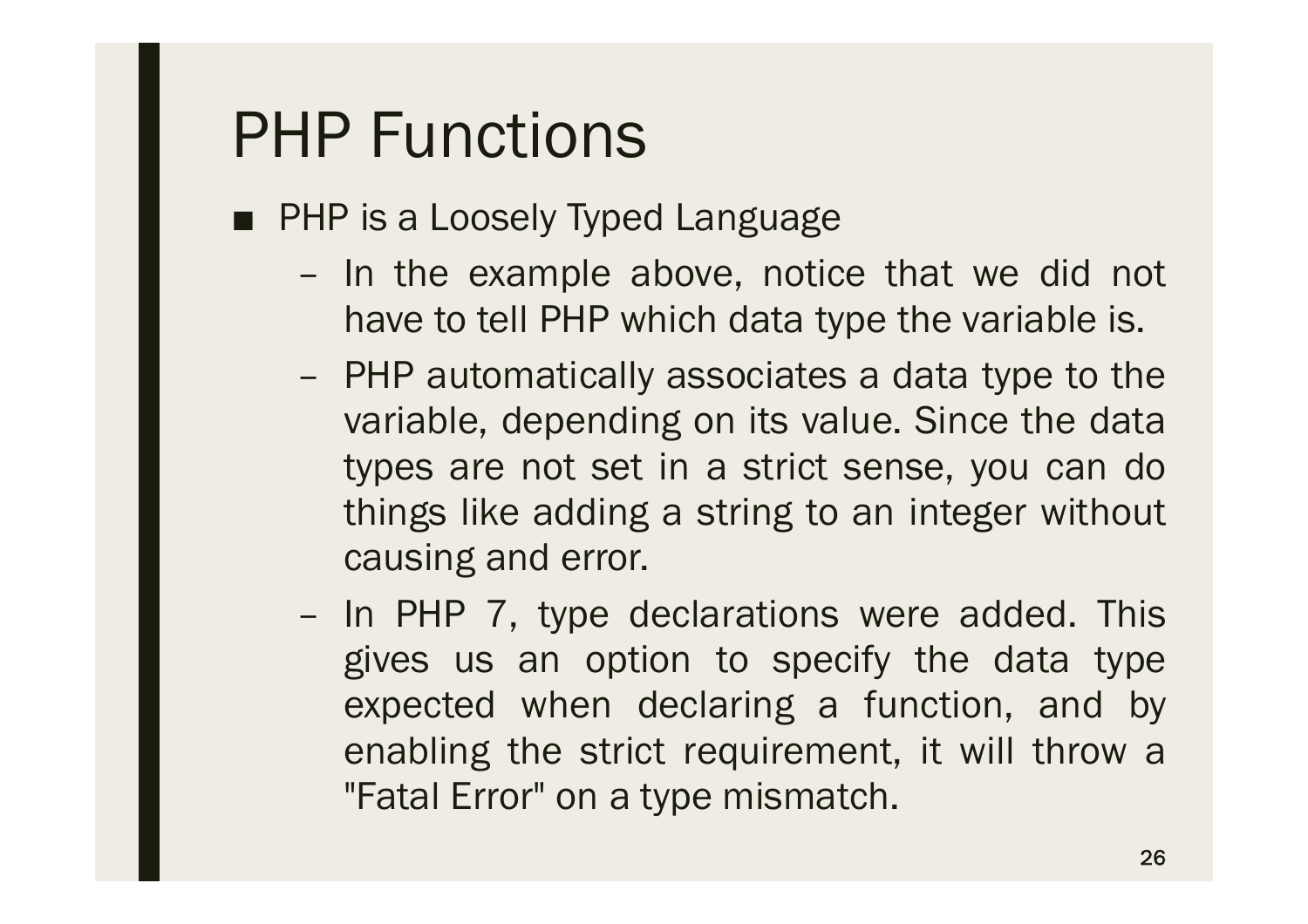■ PHP is a Loosely Typed Language

– In the following example we try to add a number and a string with without the *strict* requirement:

```
<?php
function addNumbers(int $a, int $b) {
    return $a + $b;
}
echo addNumbers(5, "5 days");
// since strict is NOT enabled "5 days" is changed to 
int(5), and it will return 10
?>
```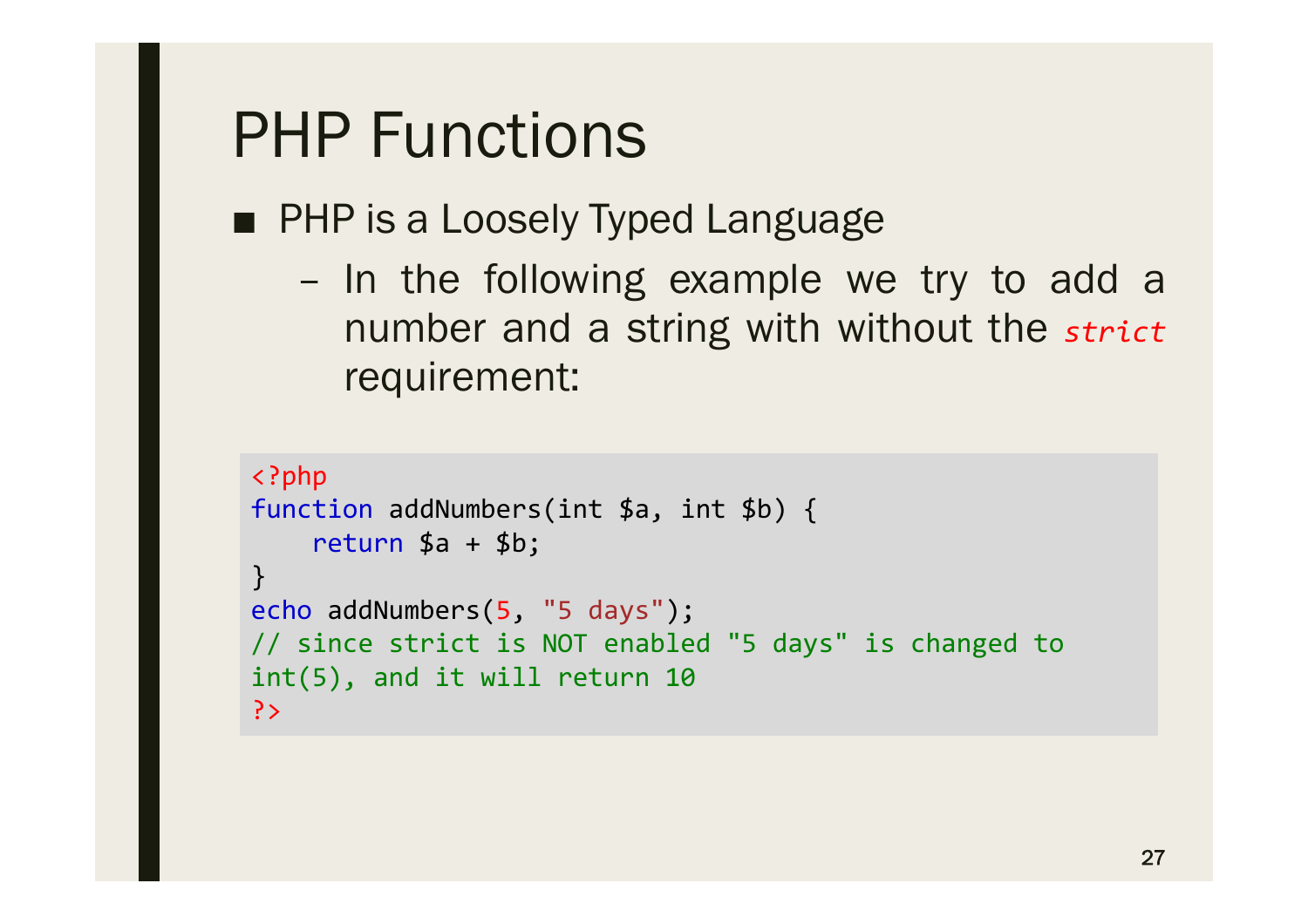■ PHP is a Loosely Typed Language

– In the following example we try to add a number and a string with with the *strict* requirement:

```
<?php declare(strict_types=1); // strict requirement
function addNumbers(int $a, int $b) {
    return $a + $b;
}
echo addNumbers(5, "5 days");
// since strict is enabled and "5 days" is not an integer, 
an error will be thrown
?>
```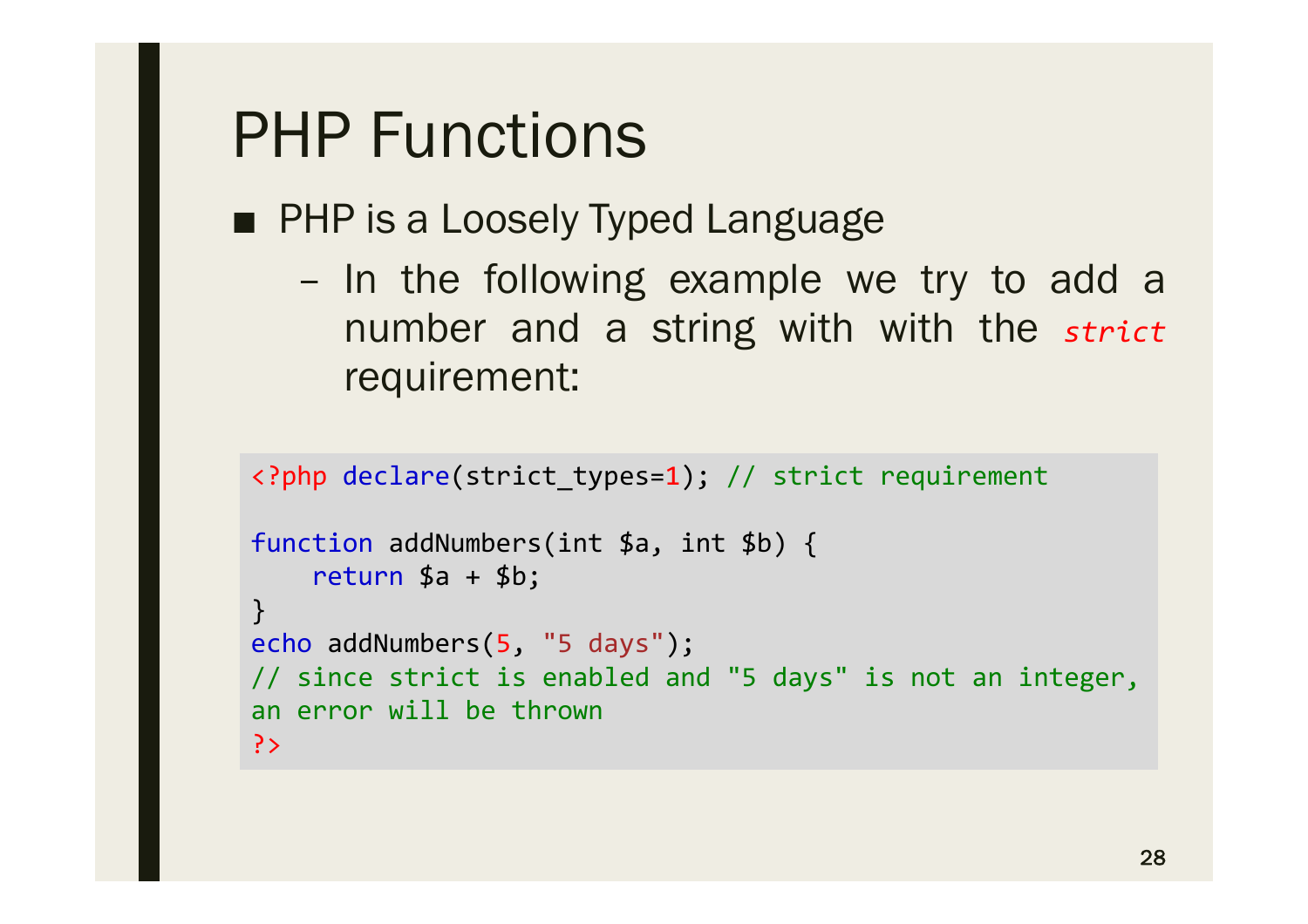- PHP is a Loosely Typed Language
	- To specify *strict* we need to set *declare(strict\_types=1);.* This must be the on the very first line of the PHP file. Declaring strict specifies that function calls made in that file must strictly adhere to the specified data types
	- The *strict* declaration can make code easier to read, and it forces things to be used in the intended way.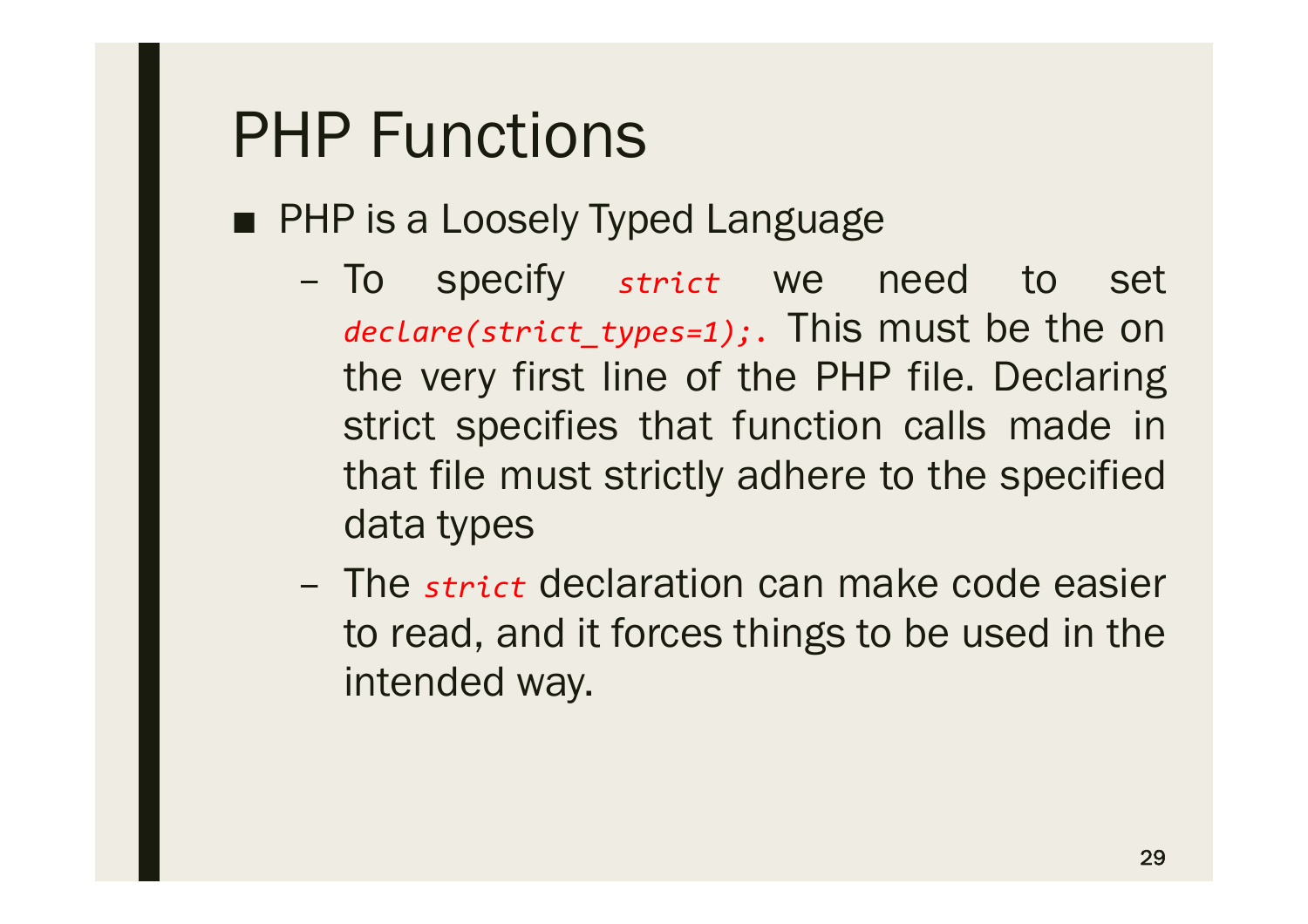■ PHP Default Argument Value

– he following example shows how to use a default parameter. If we call the function setHeight() without arguments it takes the default value as argument:

```
<?php declare(strict_types=1); // strict requirement
function setHeight(int $minheight = 50) {
    echo "The height is : $minheight <br>";
}
setHeight(350);
setHeight(); // will use the default value of 50
setHeight(135);
setHeight(80);
?>
```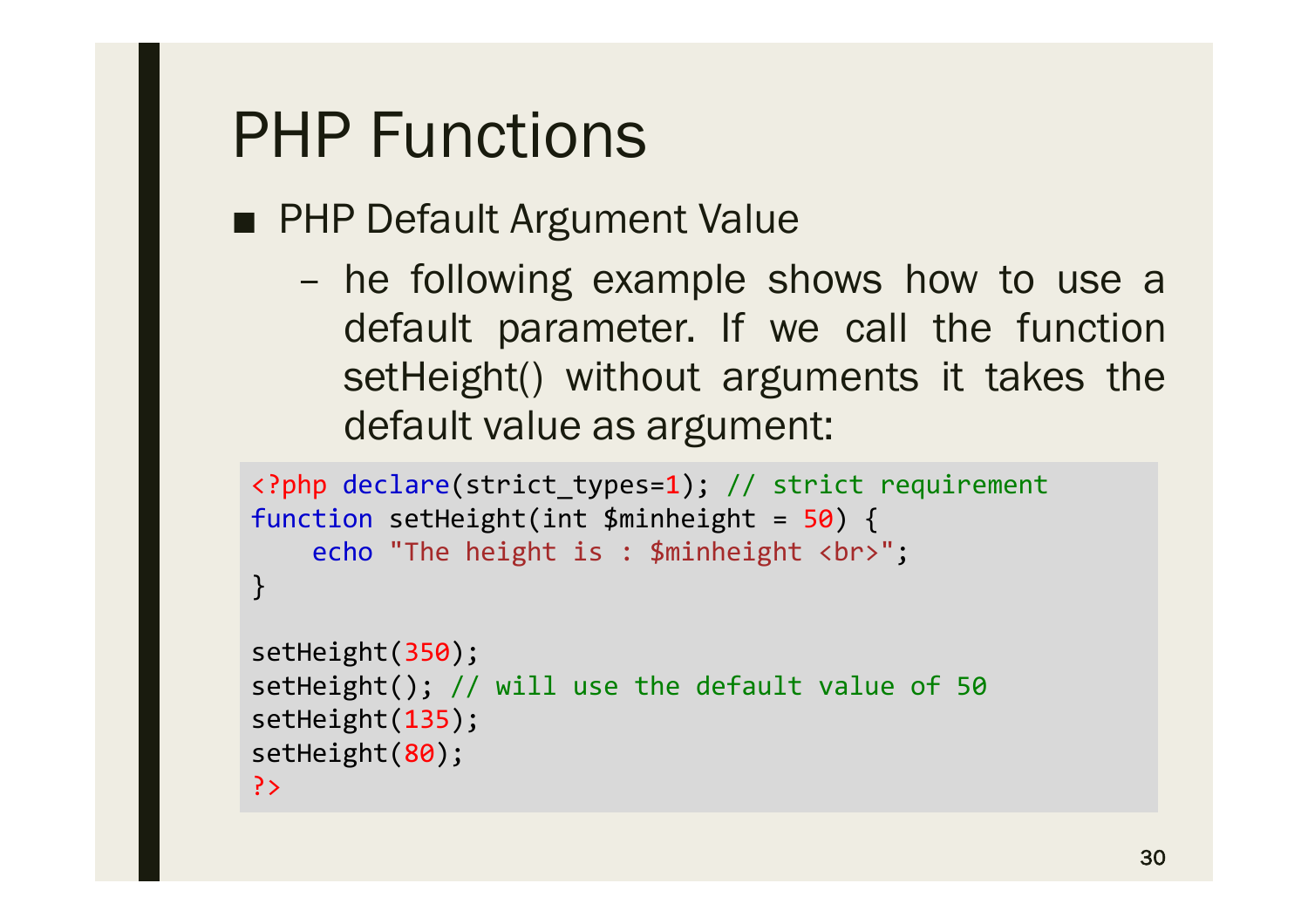- PHP Return Type Declarations
	- PHP 7 also supports Type Declarations for the *return* statement. Like with the type declaration for function arguments, by enabling the strict requirement, it will throw a "Fatal Error" on a type mismatch.
	- To declare a type for the function return, add a colon ( *:* ) and the type right before the opening curly ( *{* )bracket when declaring the function.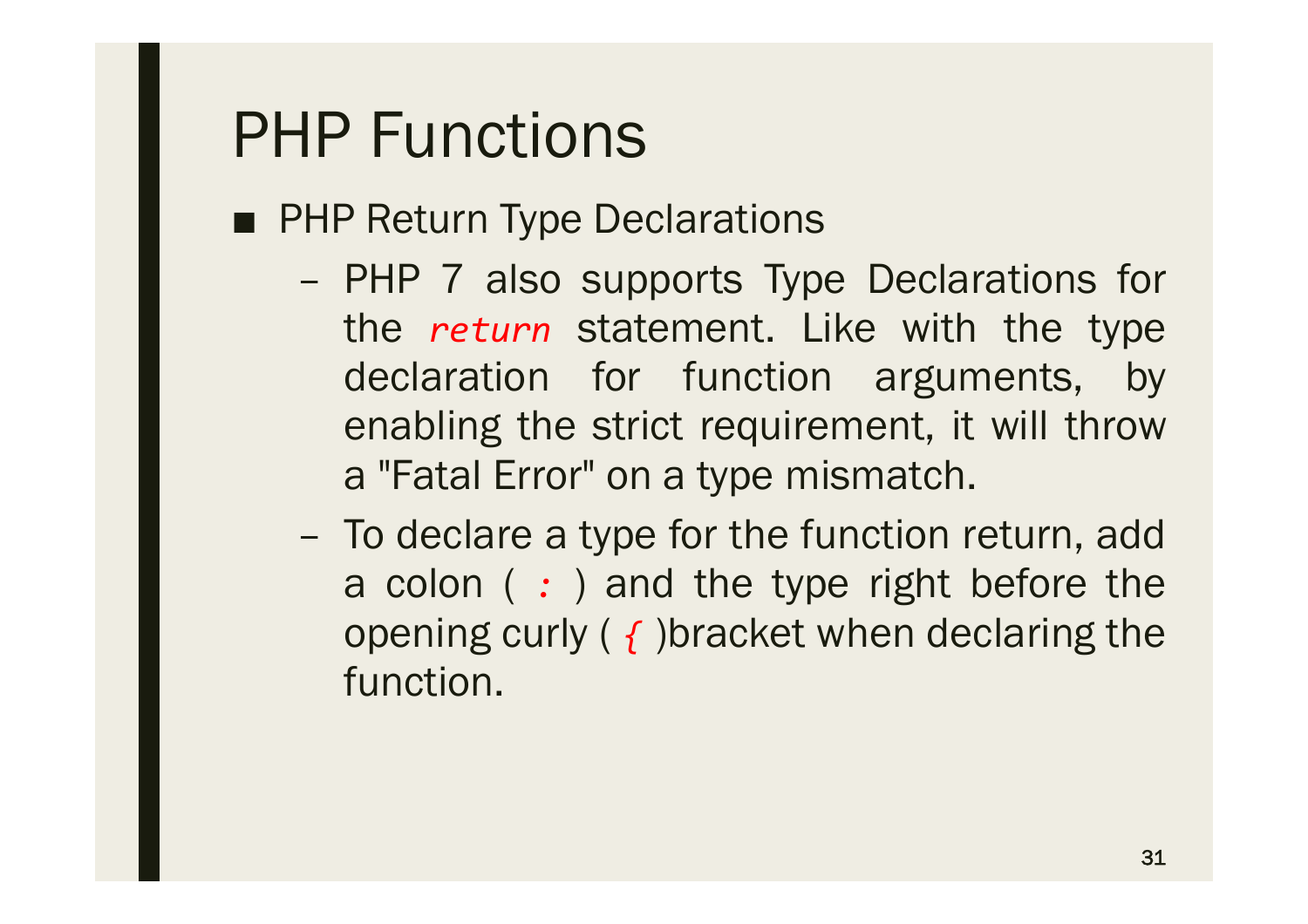■ PHP Return Type Declarations

```
<?php declare(strict_types=1); // strict requirement
function addNumbers(float $a, float $b) : float {
    return $a + $b;
}
echo addNumbers(1.2, 5.2);
?>
```

```
<?php declare(strict_types=1); // strict requirement
function addNumbers(float $a, float $b) : int {
    return (int)(<math>$a + $b)</math>;
}
echo addNumbers(1.2, 5.2);
?>
```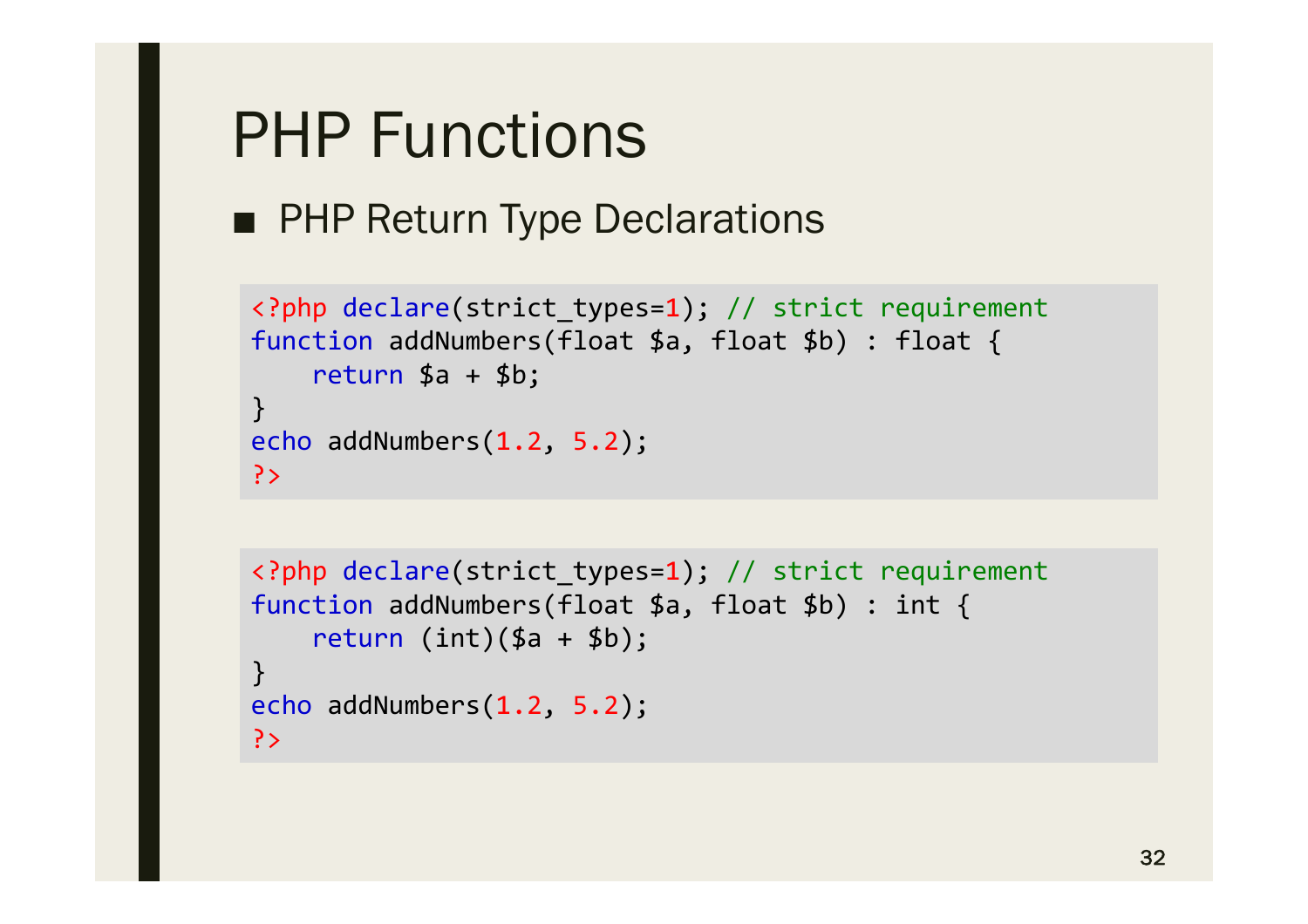### ■ Create an Array in PHP

- *the array() function is used to create an array*
- *there are three types of arrays:*
	- **Indexed arrays** Arrays with a numeric index
	- **Associative arrays** Arrays with named keys
	- **Multidimensional arrays** Arrays containing one or more arrays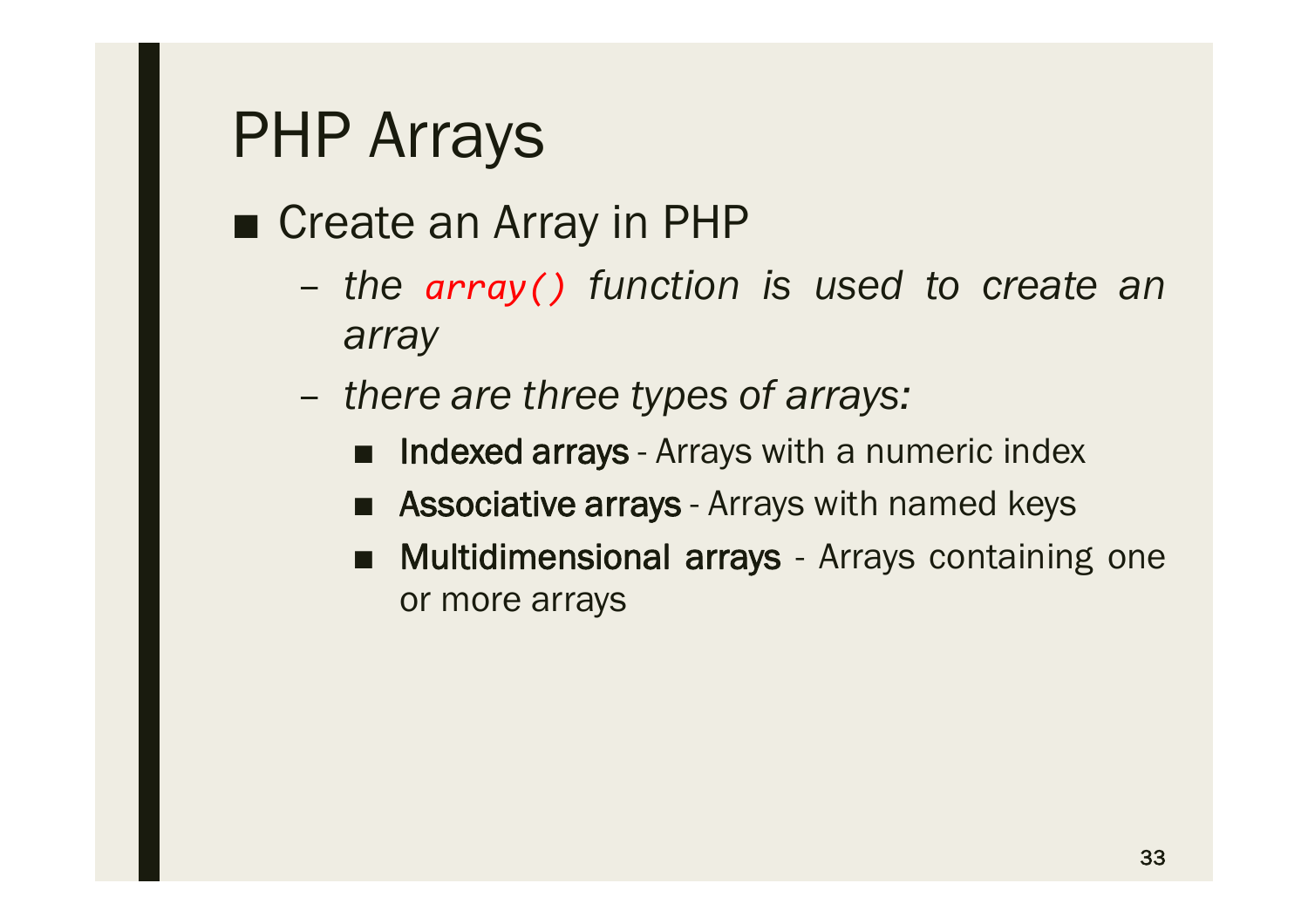### ■ PHP Indexed Arrays

- *There are two ways to create indexed arrays:*
	- The index can be assigned automatically (index always starts at 0), like this:

\$cars = array("Volvo", "BMW", "Toyota");

■ or the index can be assigned manually:

```
$cars[0] = "Volvo";
```

```
$cars[1] = "BMW";
```

```
$cars[2] = "Toyota";
```

```
<?php
$cars = array("Volvo", "BMW", "Toyota");
echo "I like " . $cars[0] . ", " . $cars[1] . " and " . 
$cars[2] . ".";
?>
```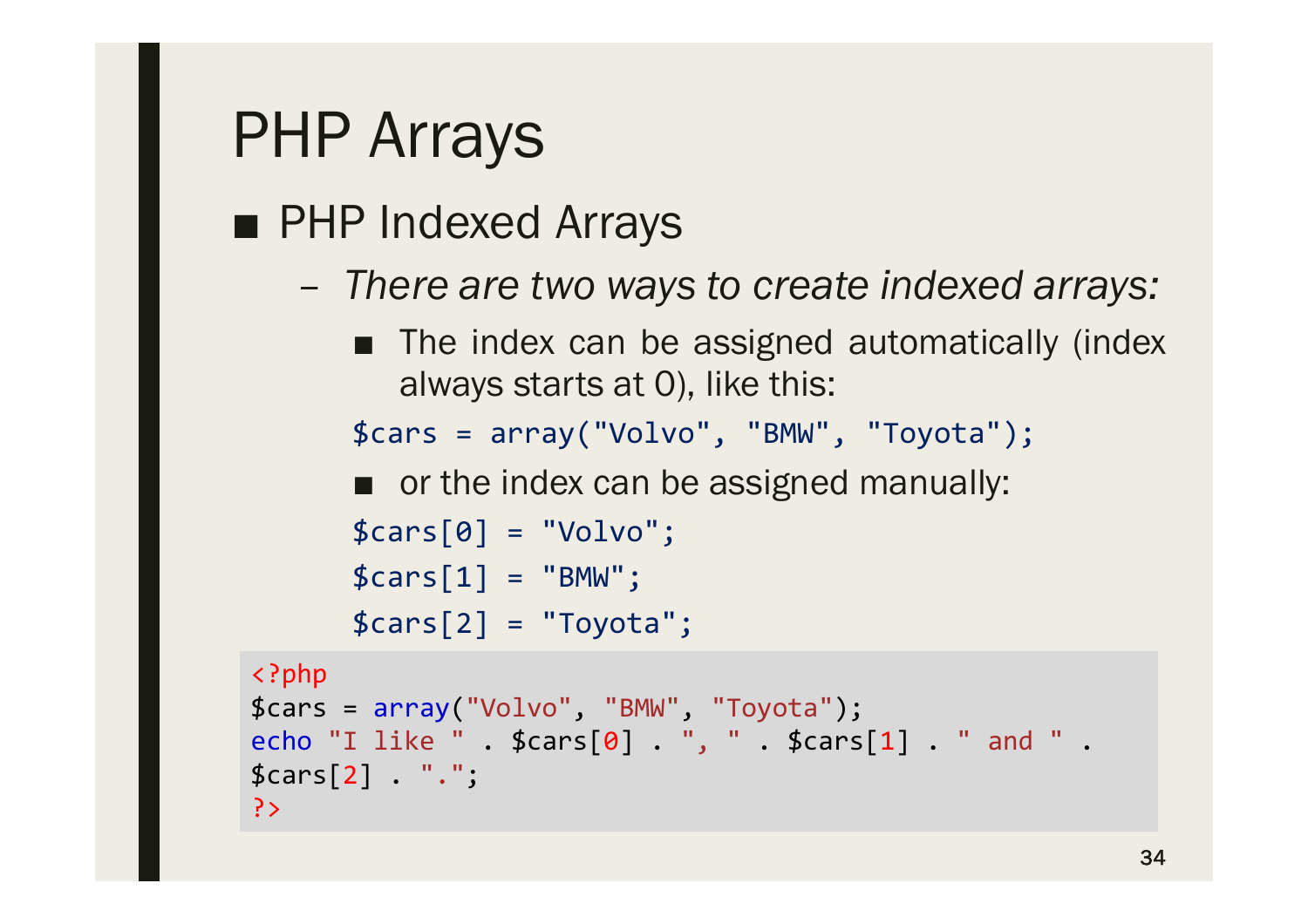#### ■ The count() Function

– *The count() function is used to return the length (the number of elements) of an array:*

```
<?php
$cars = array("Volvo", "BMW", "Toyota");
echo count($cars);
?>
```
– *To loop through and print all the values of an indexed array, you could use a for loop, like this:*

```
<?php
$cars = array("Volvo", "BMW", "Toyota");
$arrlength = count($cars);
for(x = 0; x \times 2 arrlength; x++) {
    echo $cars[$x];
    echo "<br>";
}
?>
```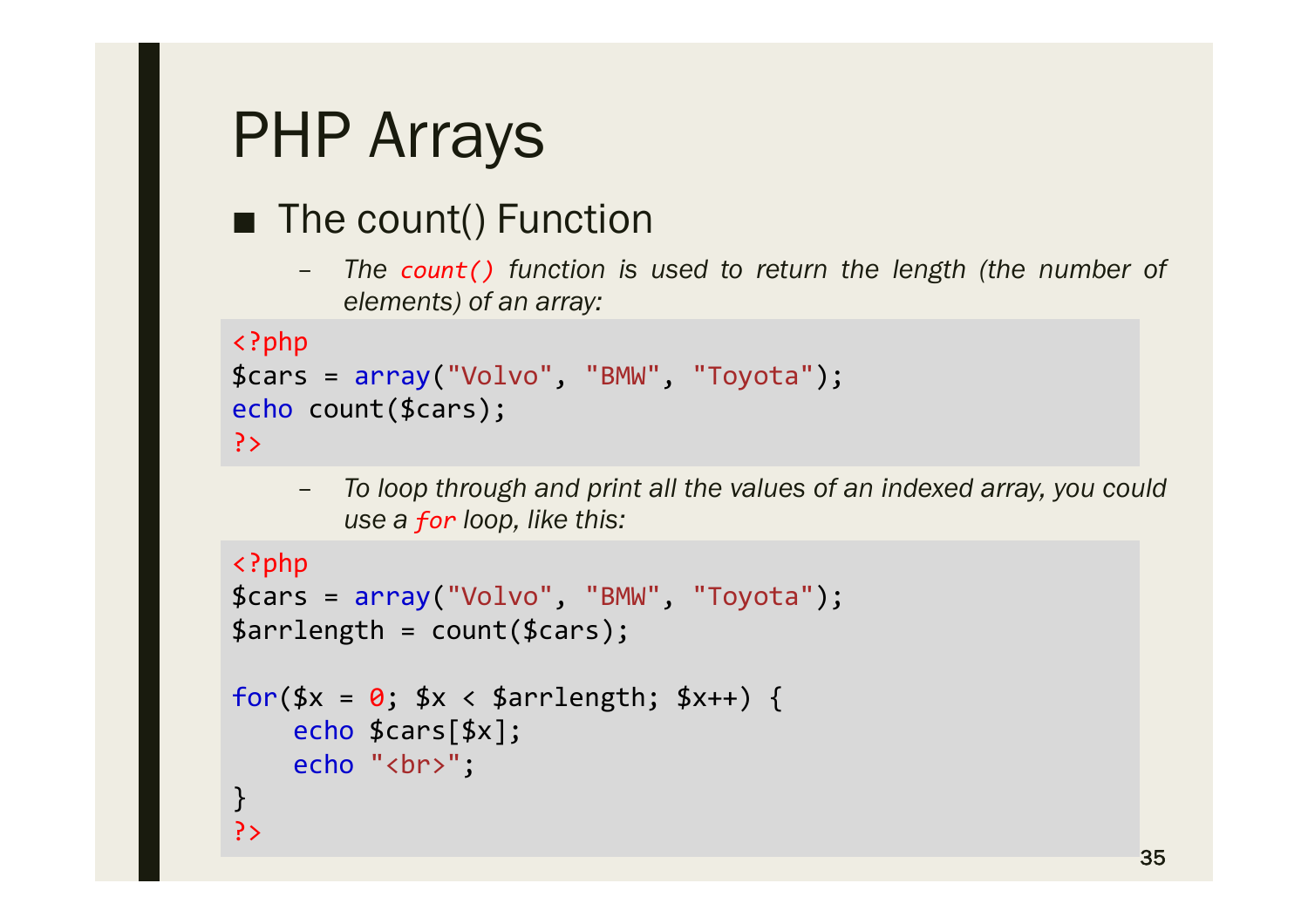### ■ PHP Associative Arrays

– *Associative arrays are arrays that use named keys that you assign to them.There are two ways to create an associative array:*

```
$age = array("Peter"=>"35", "Ben"=>"37", "Joe"=>"43");
```

```
■ or
$age['Peter'] = "35";
$age['Ben'] = "37";
$age['Joe'] = "43";
```

```
<?php
$age = array("Peter"=>"35", "Ben"=>"37", "Joe"=>"43");
echo "Peter is " . $age['Peter'] . " years old.";
?>
```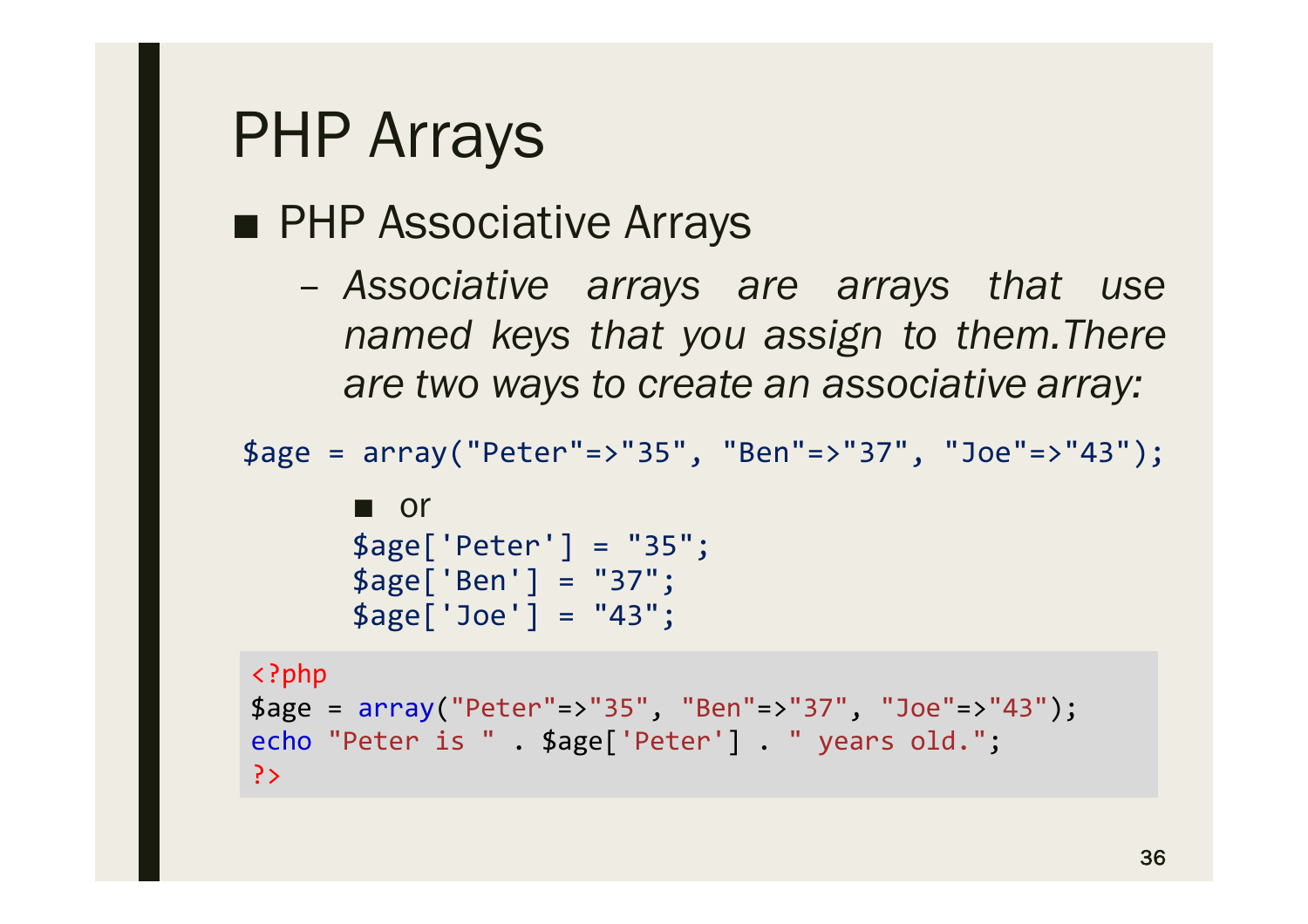### ■ PHP Associative Arrays

#### – *Loop Through an Associative Array*

■ To loop through and print all the values of an associative array, you could use a *foreach* loop, like this:

```
<?php
$age = array("Peter"=>"35", "Ben"=>"37", "Joe"=>"43");
foreach($age as 5x \Rightarrow 5x \text{ value}) {
    echo "Key=" . $x . ", Value=" . $x_value;
    echo "<br>";
}
?>
```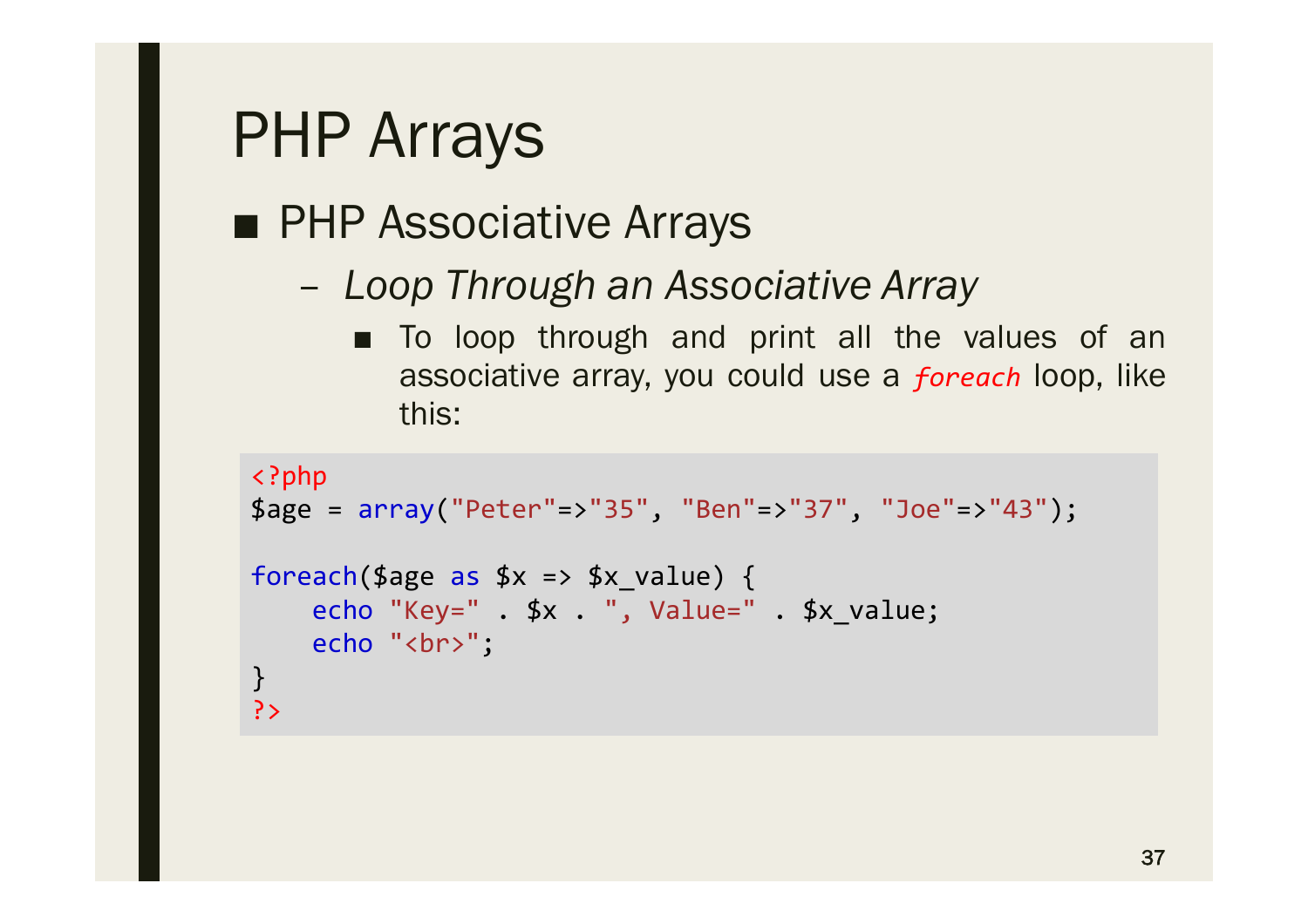### ■ PHP Multidimensional Arrays

- *A multidimensional array is an array containing one or more arrays.*
- *PHP understands multidimensional arrays that are two, three, four, five, or more levels deep. However, arrays more than three levels deep are hard to manage for most people.*

**A** The dimension of an array indicates the number of indices you need to select an element.

- For a two-dimensional array you need two indices to select an element
- For a three-dimensional array you need three indices to select an element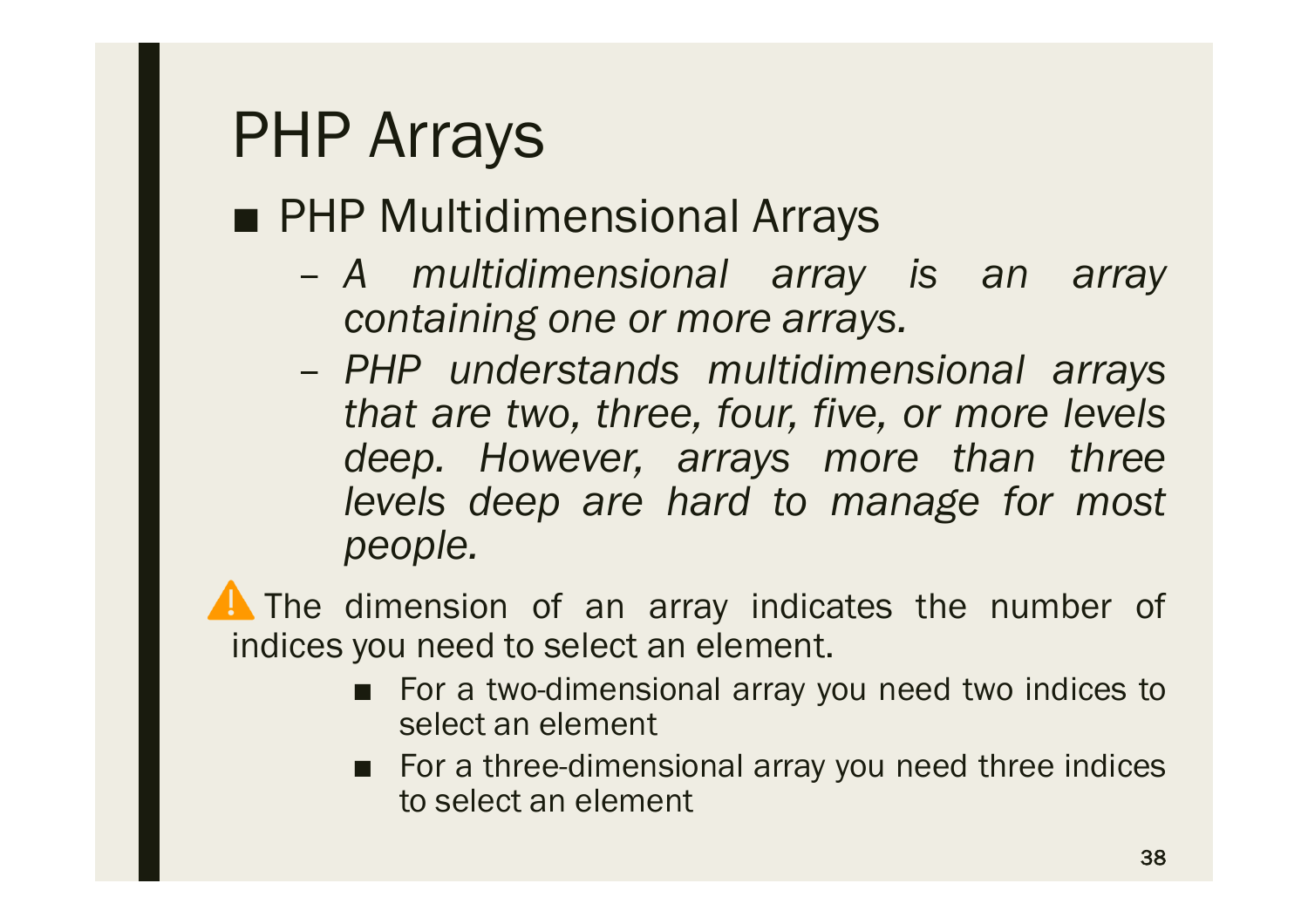### ■ PHP Two-dimensional Arrays

- *A two-dimensional array is an array of arrays (a three-dimensional array is an array of arrays of arrays).*
- *First, take a look at the following table:*

| <b>Name</b>       | <b>Stock</b> | Sold           |
|-------------------|--------------|----------------|
| Volvo             | 22           | 18             |
| <b>BMW</b>        | 15           | 13             |
| Saab              | 5            | $\overline{2}$ |
| <b>Land Rover</b> | 17           | 15             |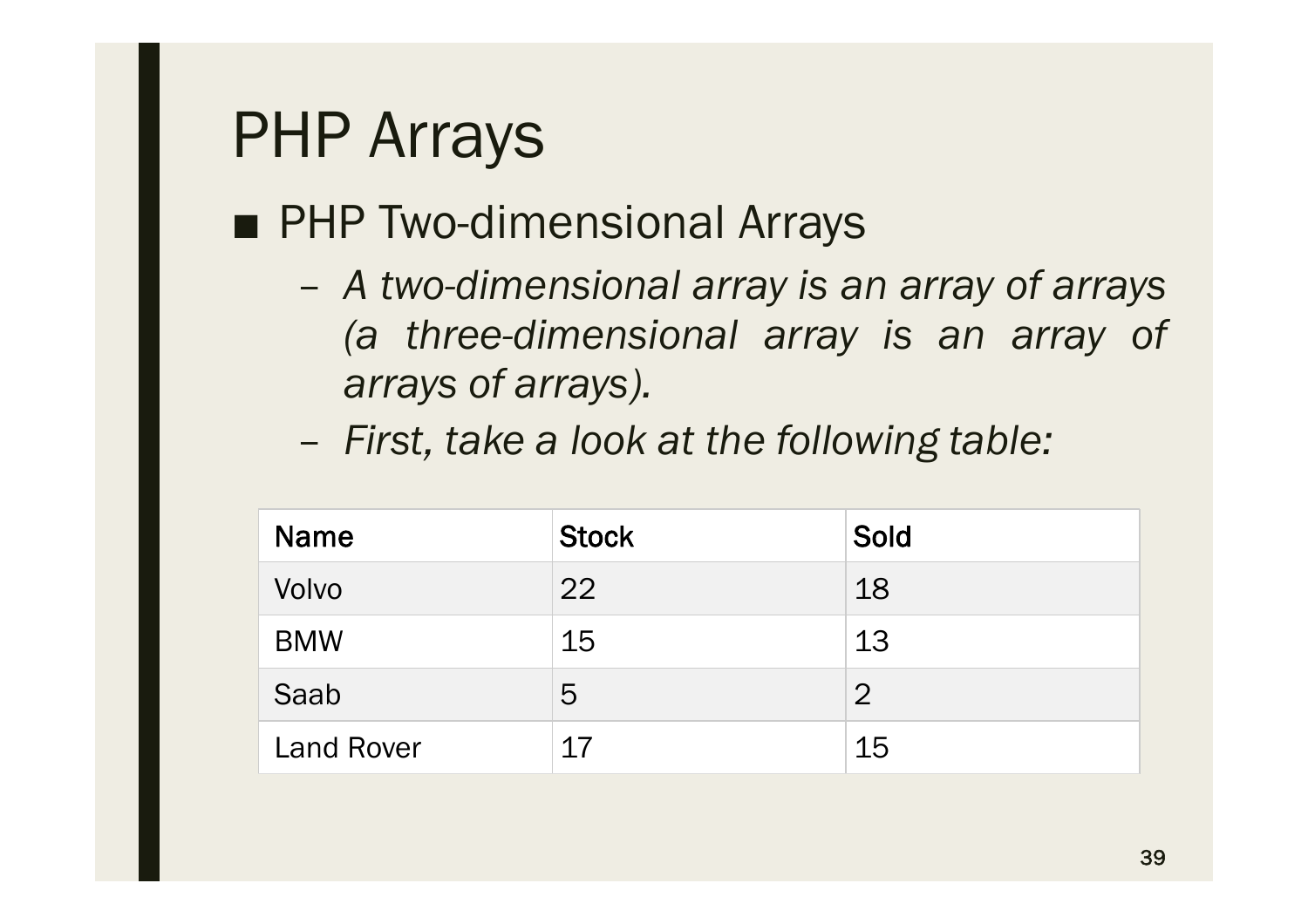### ■ PHP Two-dimensional Arrays

– *We can store the data from the table above in a two-dimensional array, like this:*

```
$cars = array(
  array("Volvo",22,18),
  array("BMW",15,13),
  array("Saab",5,2),
  array("Land Rover",17,15)
  );
```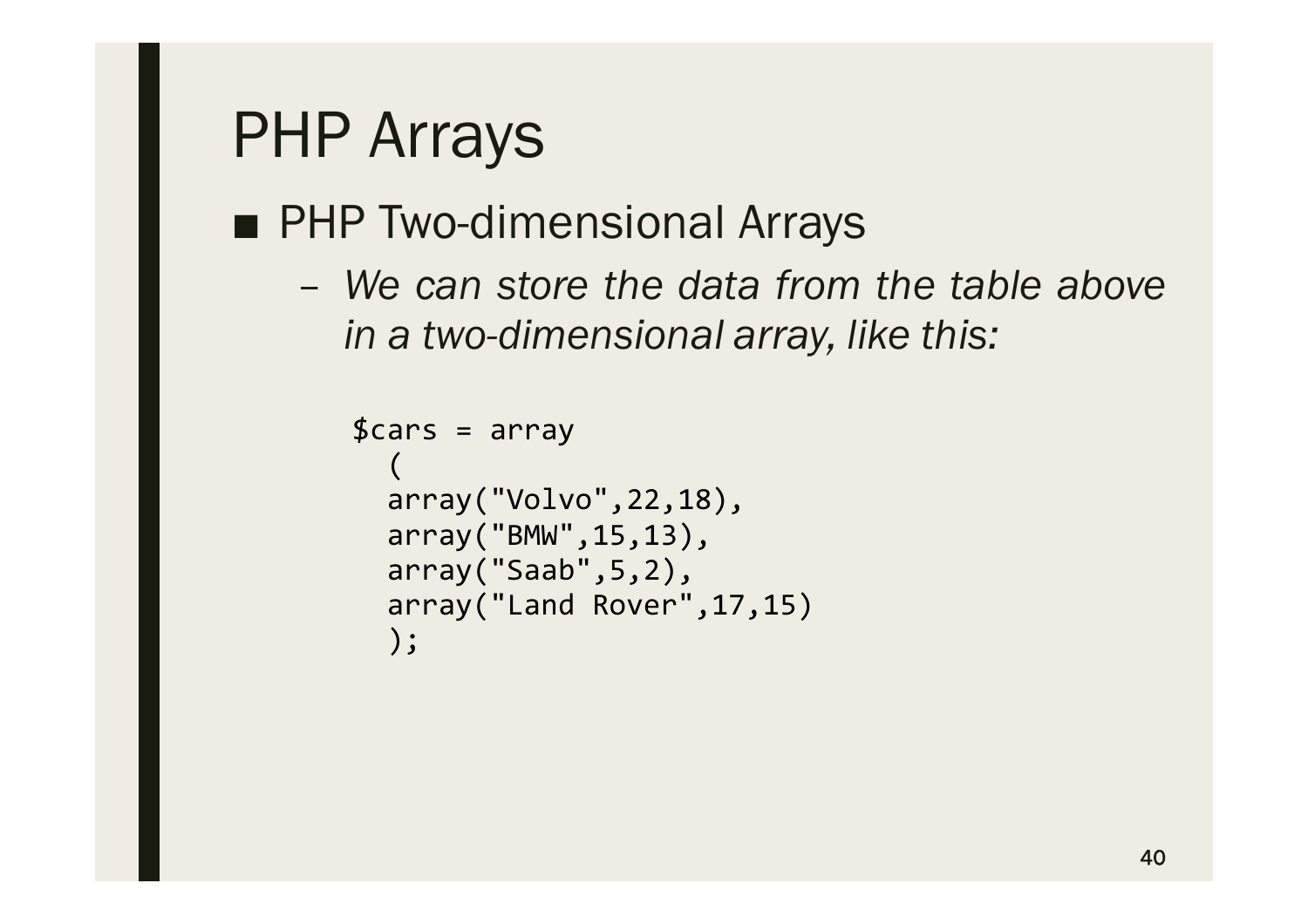### ■ PHP Two-dimensional Arrays

- *Now the two-dimensional \$cars array contains four arrays, and it has two indices: row and column.*
- *To get access to the elements of the \$cars array we must point to the two indices (row and column):*

```
<?php
echo $cars[0][0].": In stock: ".$cars[0][1].", sold: 
"\cdot$cars[0][2].".<br>";
echo $cars[1][0].": In stock: ".$cars[1][1].", sold: 
".*cars[1][2].".*br>";
echo $cars[2][0].": In stock: ".$cars[2][1].", sold: 
".$cars[2][2].".<br>";
echo $cars[3][0].": In stock: ".$cars[3][1].", sold: 
".$cars[3][2].".<br>";
?>
```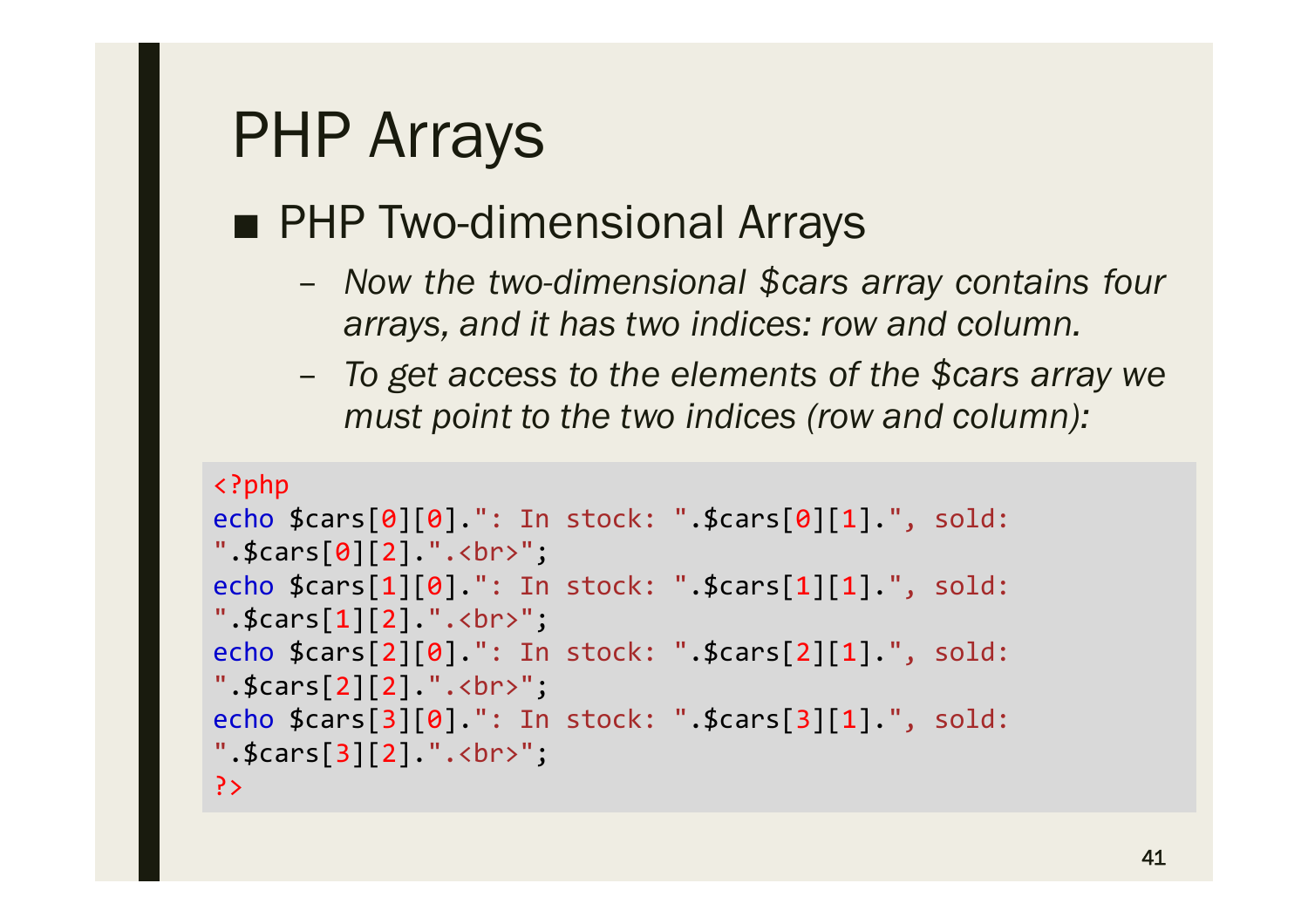### ■ PHP Two-dimensional Arrays

– *We can also put a for loop inside another for loop to get the elements of the \$cars array (we still have to point to the two indices):*

```
<?php
for (\frac{1}{2}row = 0; \frac{1}{2}row < 4; \frac{1}{2}row++) {
  echo "<p><br/>>b>Row number $row</b></p>";
  echo "<ul>";
  for (\$col = 0; %col < 3; %coll +) {
    echo "<li>".$cars[$row][$col]."</li>";
  }
  echo "</ul>";
}
?>
```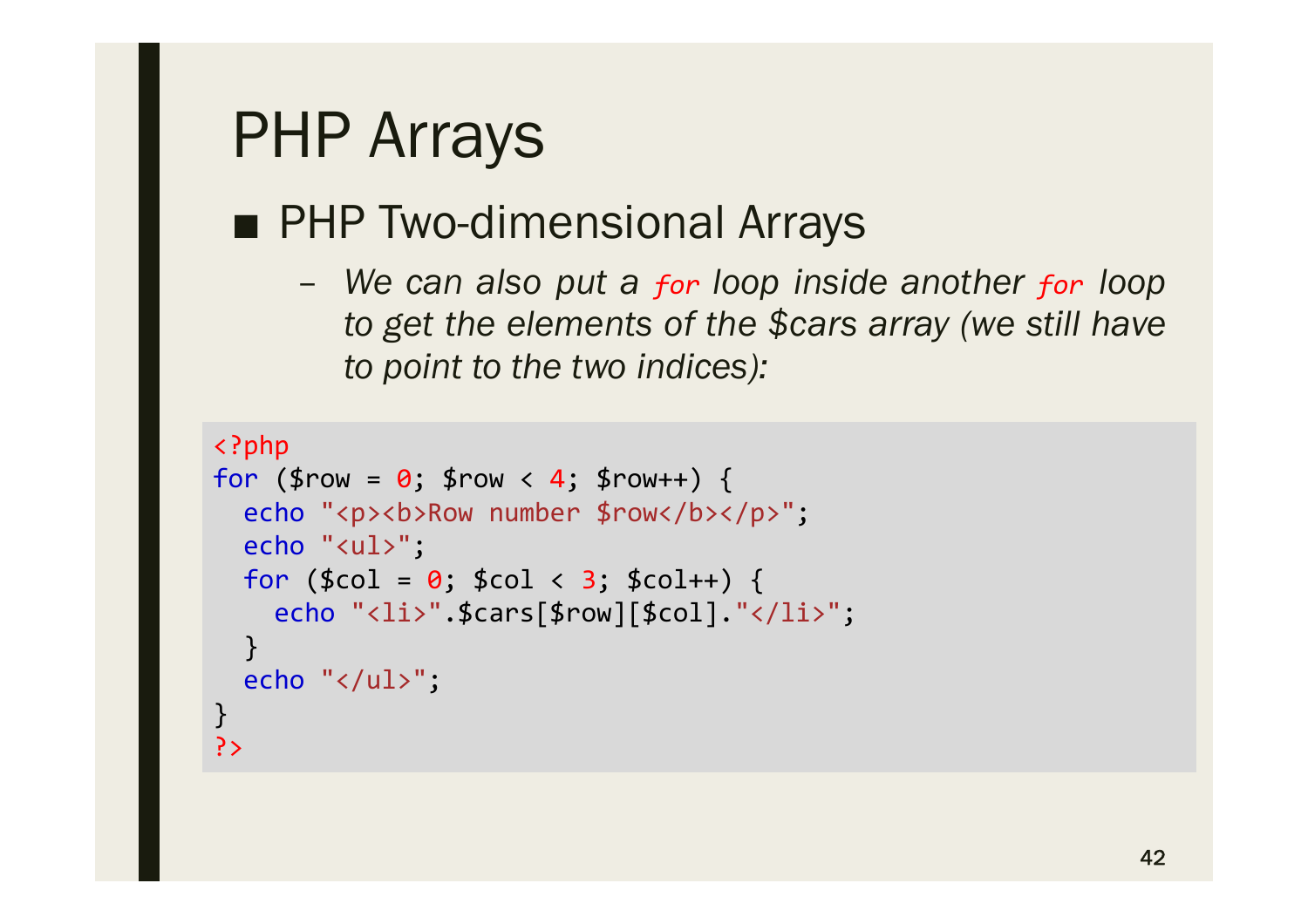- In this chapter, we will go through the following PHP array sort functions:
	- *sort()- sort arrays in ascending order*
	- *rsort()- sort arrays in descending order*
	- *asort()- sort associative arrays in ascending order, according to the value*
	- *ksort()- sort associative arrays in ascending order, according to the key*
	- *arsort()- sort associative arrays in descending order, according to the value*
	- *krsort()- sort associative arrays in descending order, according to the key*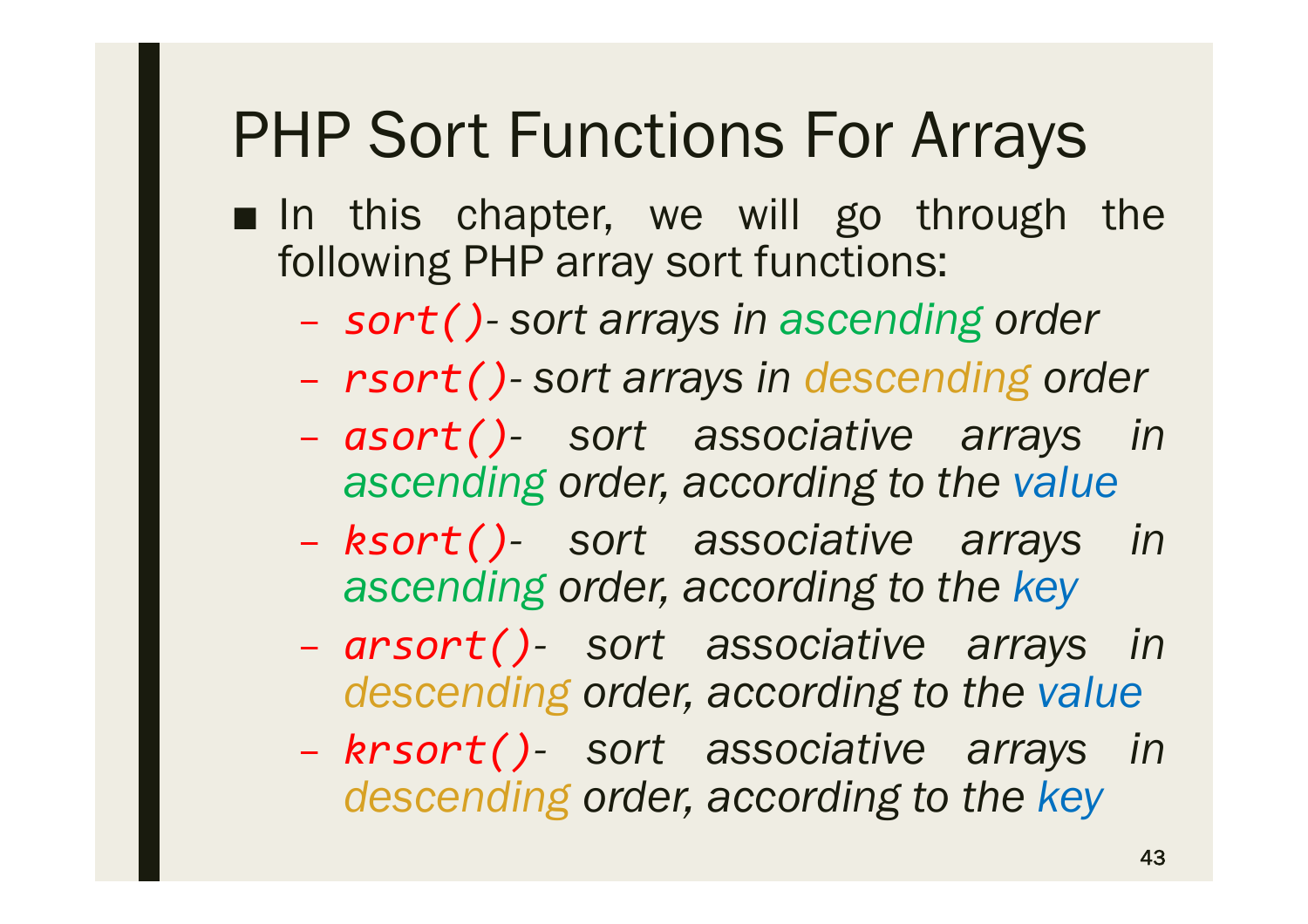# PHP Sort Functions For Arrays ■ Sort Array in Ascending Order - sort()

```
<?php
$cars = array("Volvo", "BMW", "Toyota");
sort($cars);
?>
```
### ■ Result:

BMW Toyota

Volvo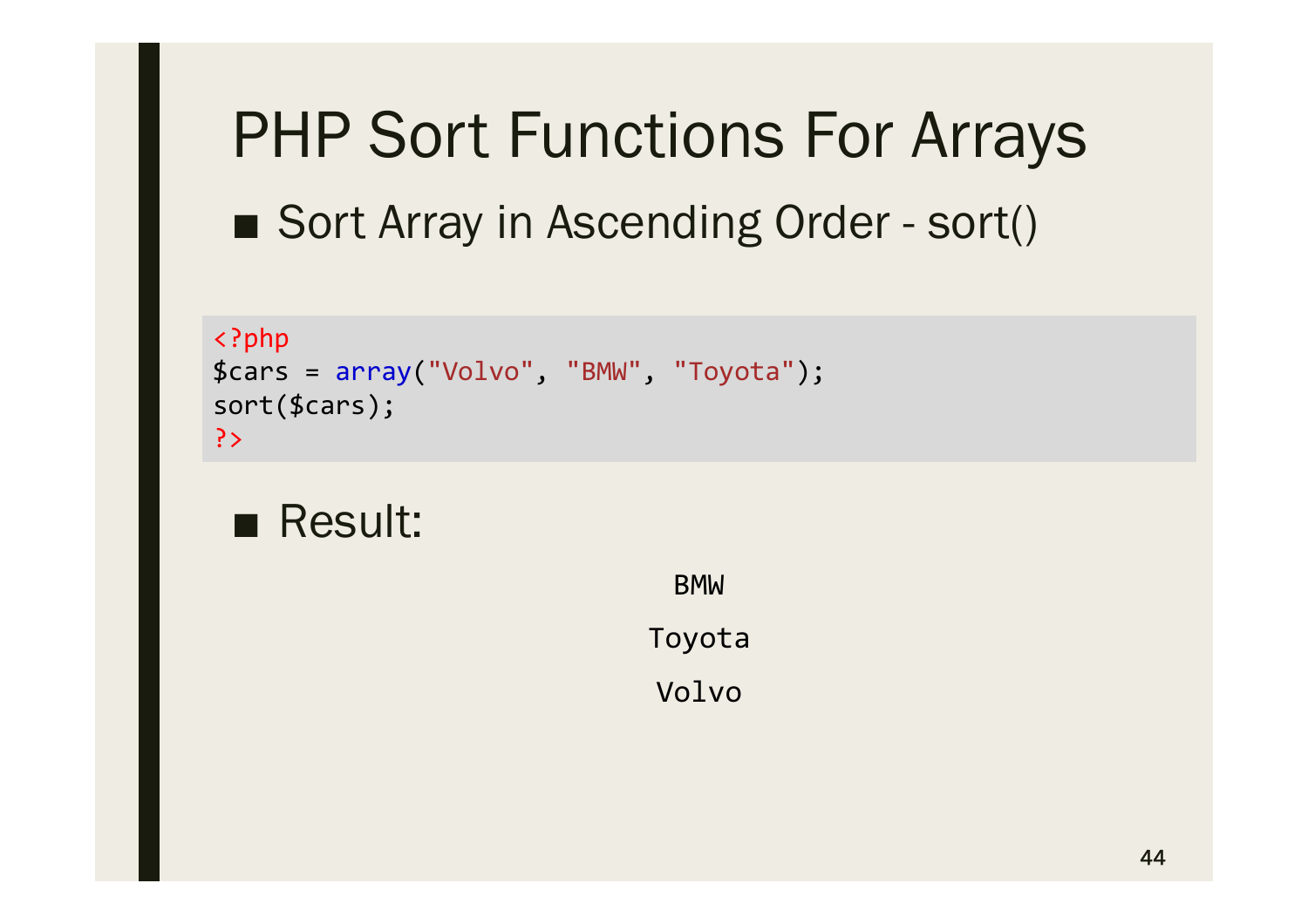# PHP Sort Functions For Arrays ■ Sort Array in Ascending Order - sort()

```
<?php
$numbers = array(4, 6, 2, 22, 11);sort($numbers);
?>
```
### ■ Result:

2 4 6 11 22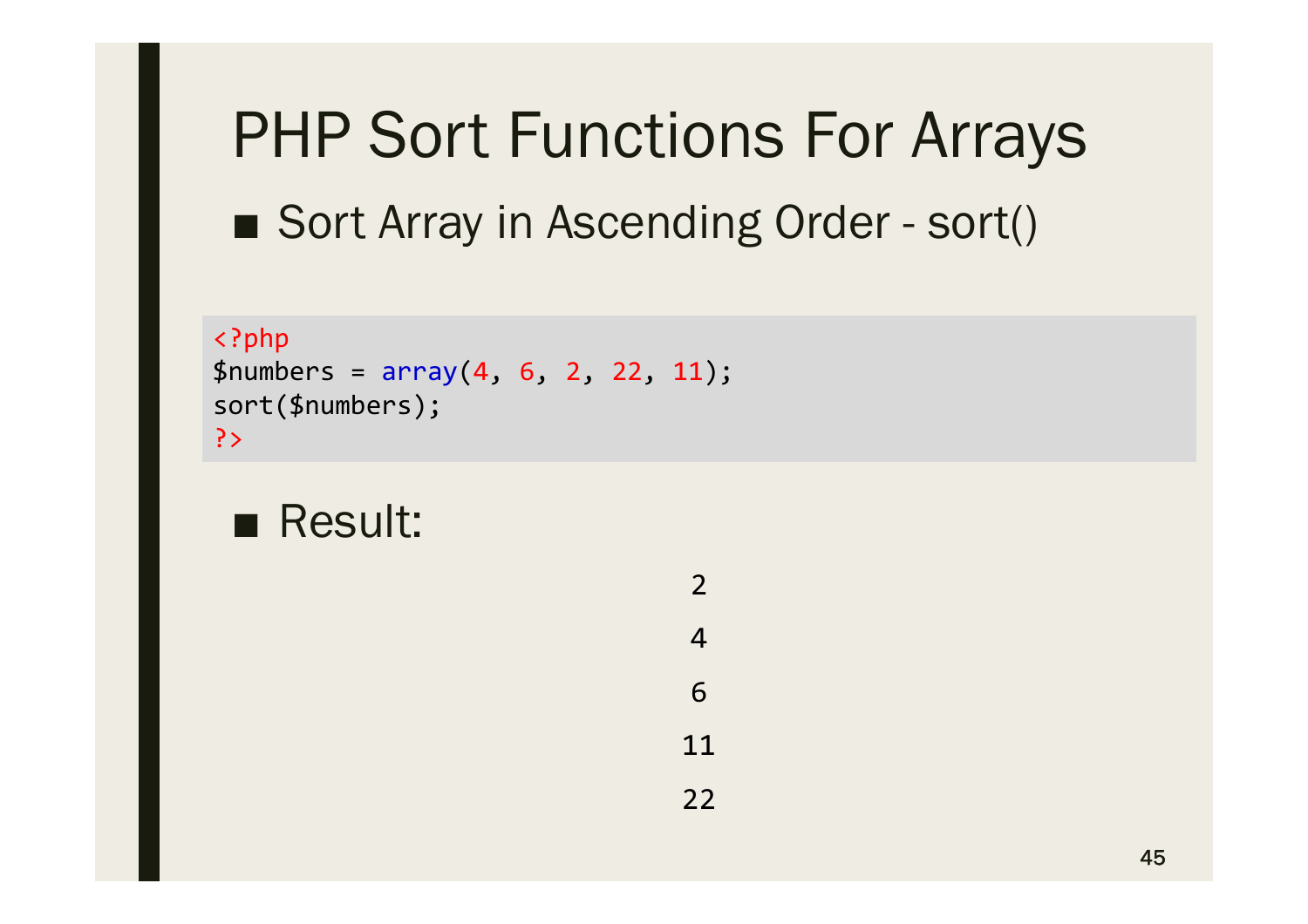# PHP Sort Functions For Arrays ■ Sort Array in Ascending Order - rsort()

```
<?php
$cars = array("Volvo", "BMW", "Toyota");
rsort($cars);
?>
```
### ■ Result:

Volvo Toyota BMW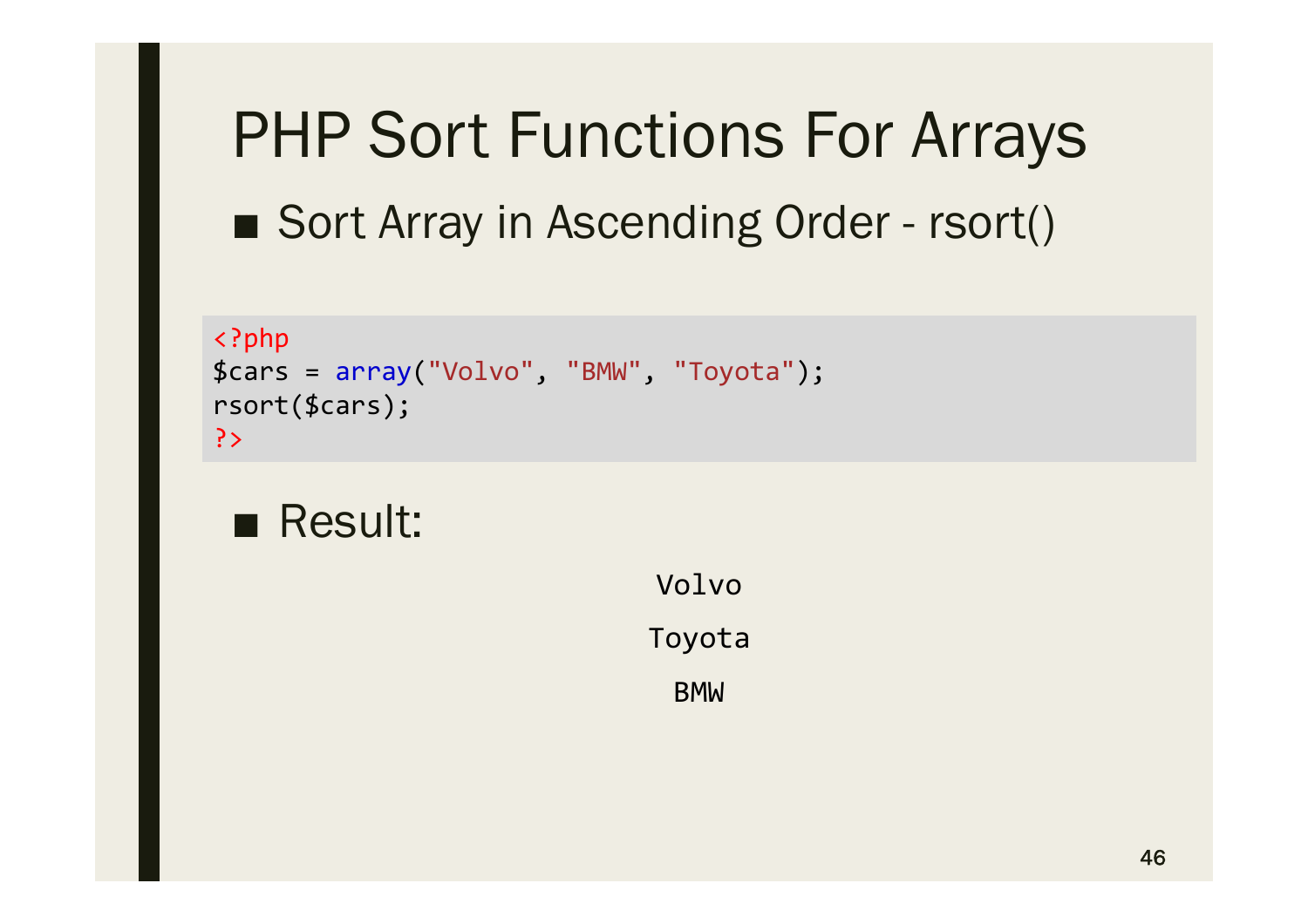# PHP Sort Functions For Arrays ■ Sort Array in Ascending Order - rsort()

```
<?php
$numbers = array(4, 6, 2, 22, 11);rsort($numbers);
?>
```

```
■ Result:
```
22 11 6

4

 $\overline{\mathbf{2}}$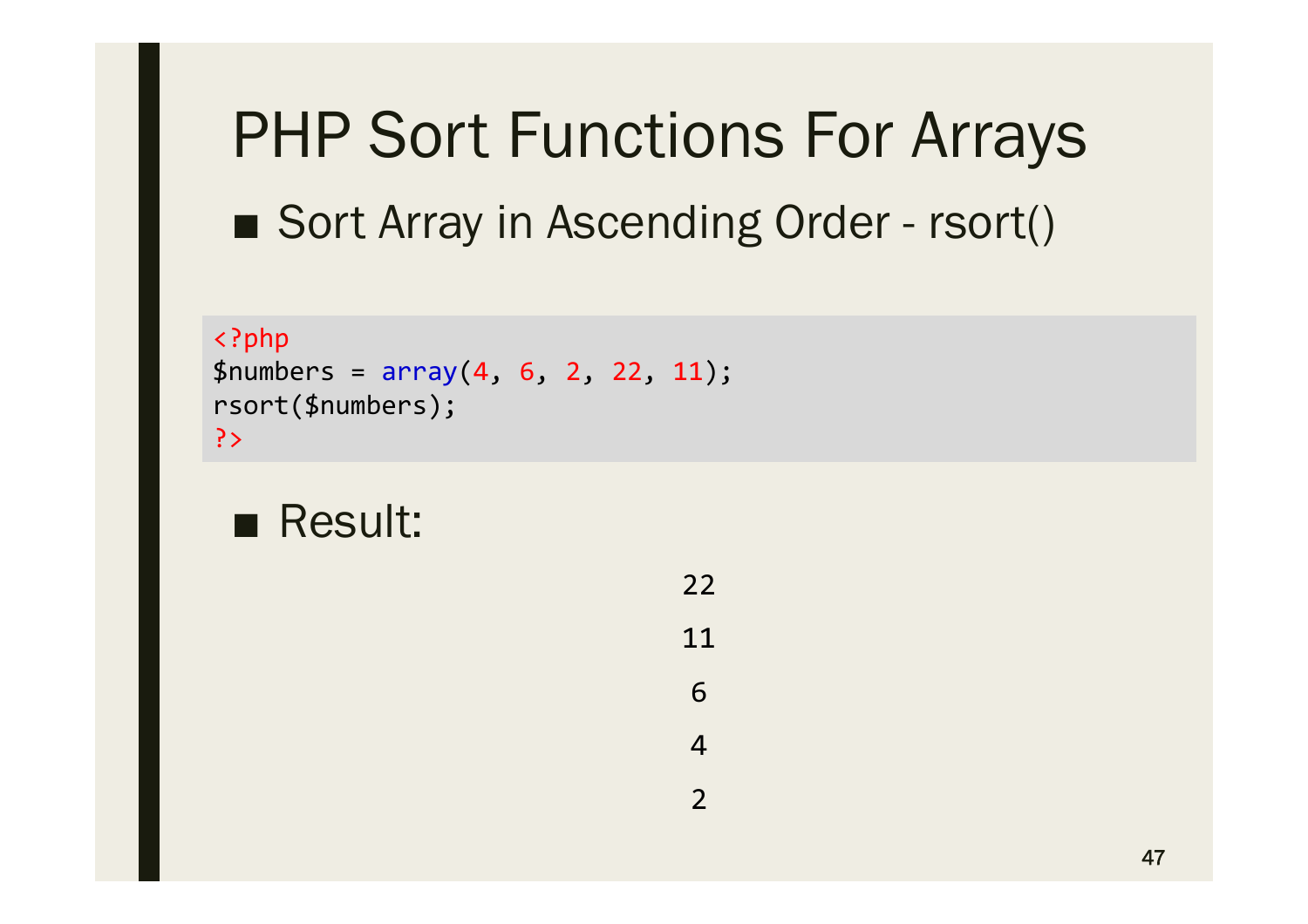### ■ Sort Array (Ascending Order), According to Value - asort()

```
<?php
$age = array("Peter"=>"35", "Ben"=>"37", "Joe"=>"43");
asort($age);
?>
```
#### ■ Result:

Key=Peter, Value=35 Key=Ben, Value=37 Key=Joe, Value=43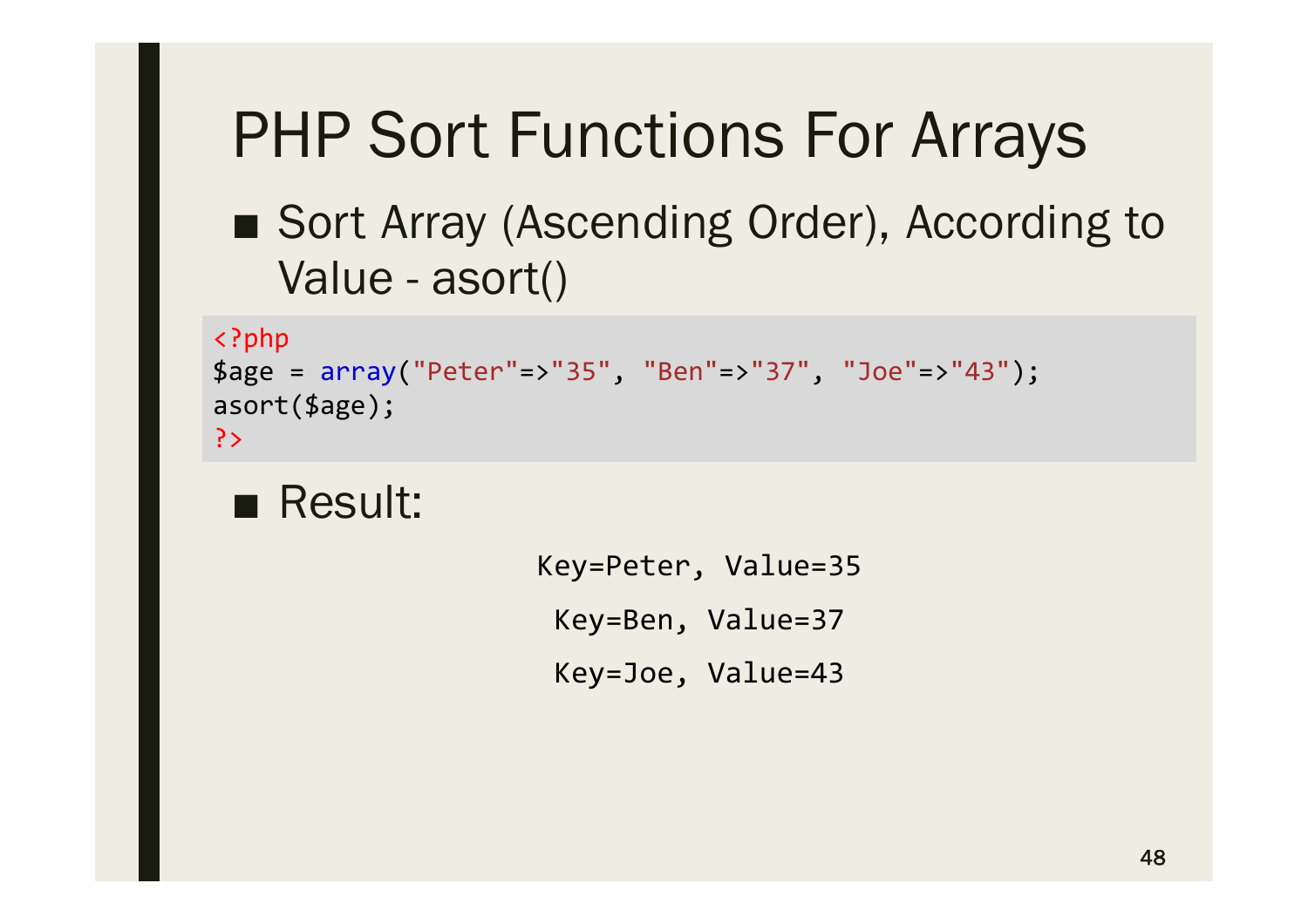### ■ Sort Array (Ascending Order), According to Key - ksort()

```
<?php
$age = array("Peter"=>"35", "Ben"=>"37", "Joe"=>"43");
ksort($age);
?>
```
#### ■ Result:

Key=Ben, Value=37 Key=Joe, Value=43 Key=Peter, Value=35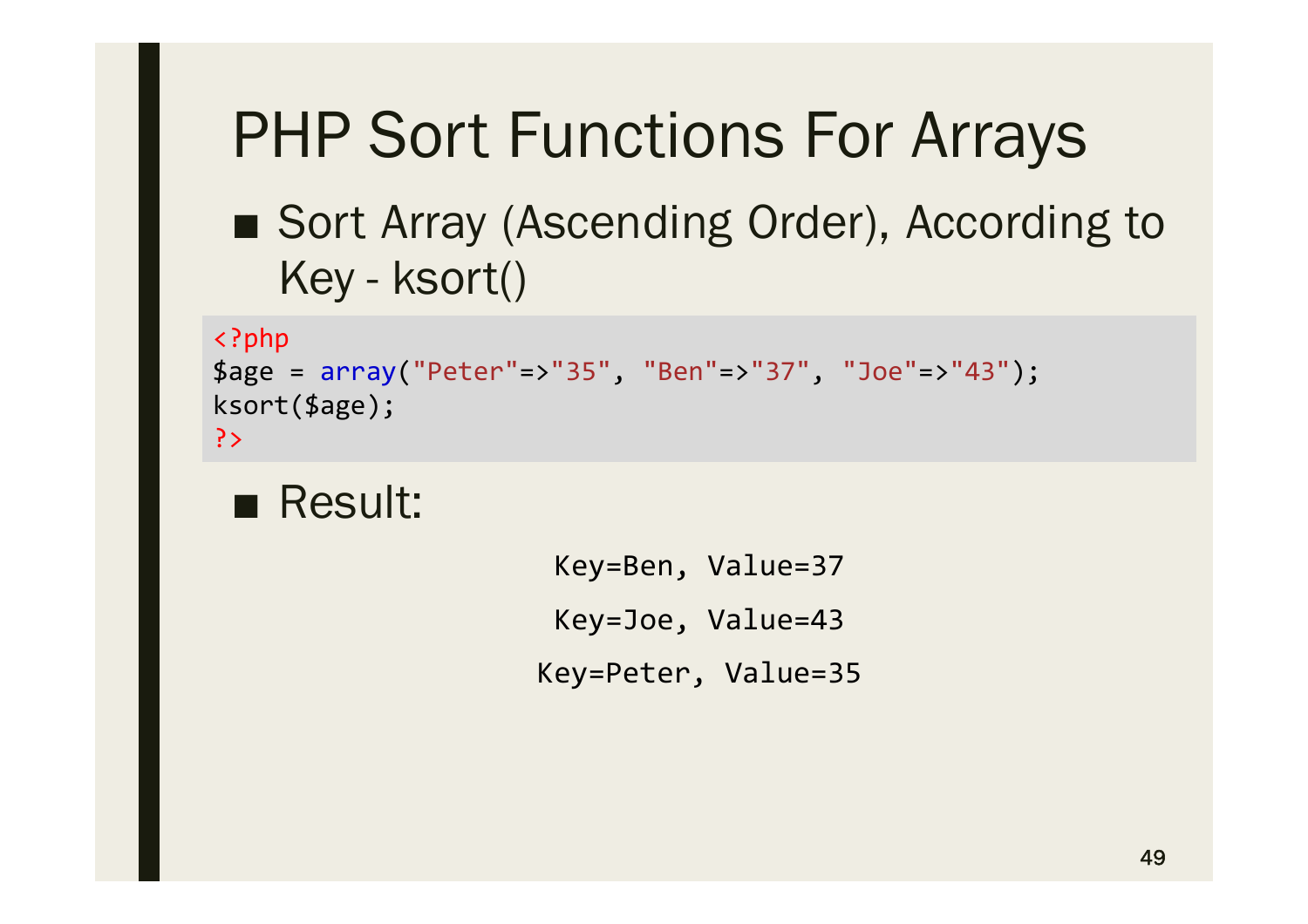### ■ Sort Array (Descending Order), According to Value - arsort()

```
<?php
$age = array("Peter"=>"35", "Ben"=>"37", "Joe"=>"43");
arsort($age);
?>
```
#### ■ Result:

Key=Joe, Value=43 Key=Ben, Value=37 Key=Peter, Value=35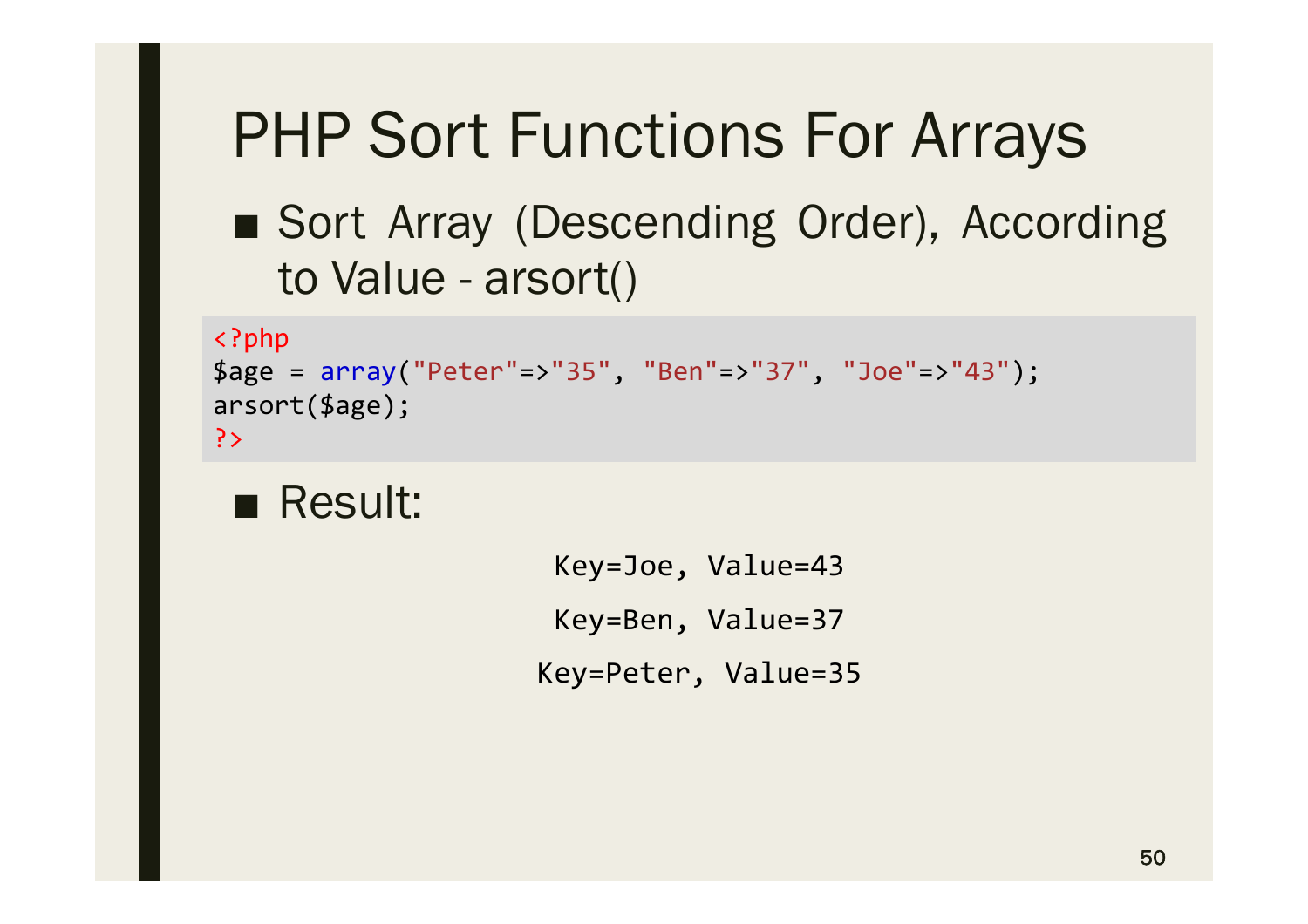### ■ Sort Array (Descending Order), According to Value - krsort()

```
<?php
$age = array("Peter"=>"35", "Ben"=>"37", "Joe"=>"43");
krsort($age);
?>
```
#### ■ Result:

Key=Peter, Value=35 Key=Joe, Value=43 Key=Ben, Value=37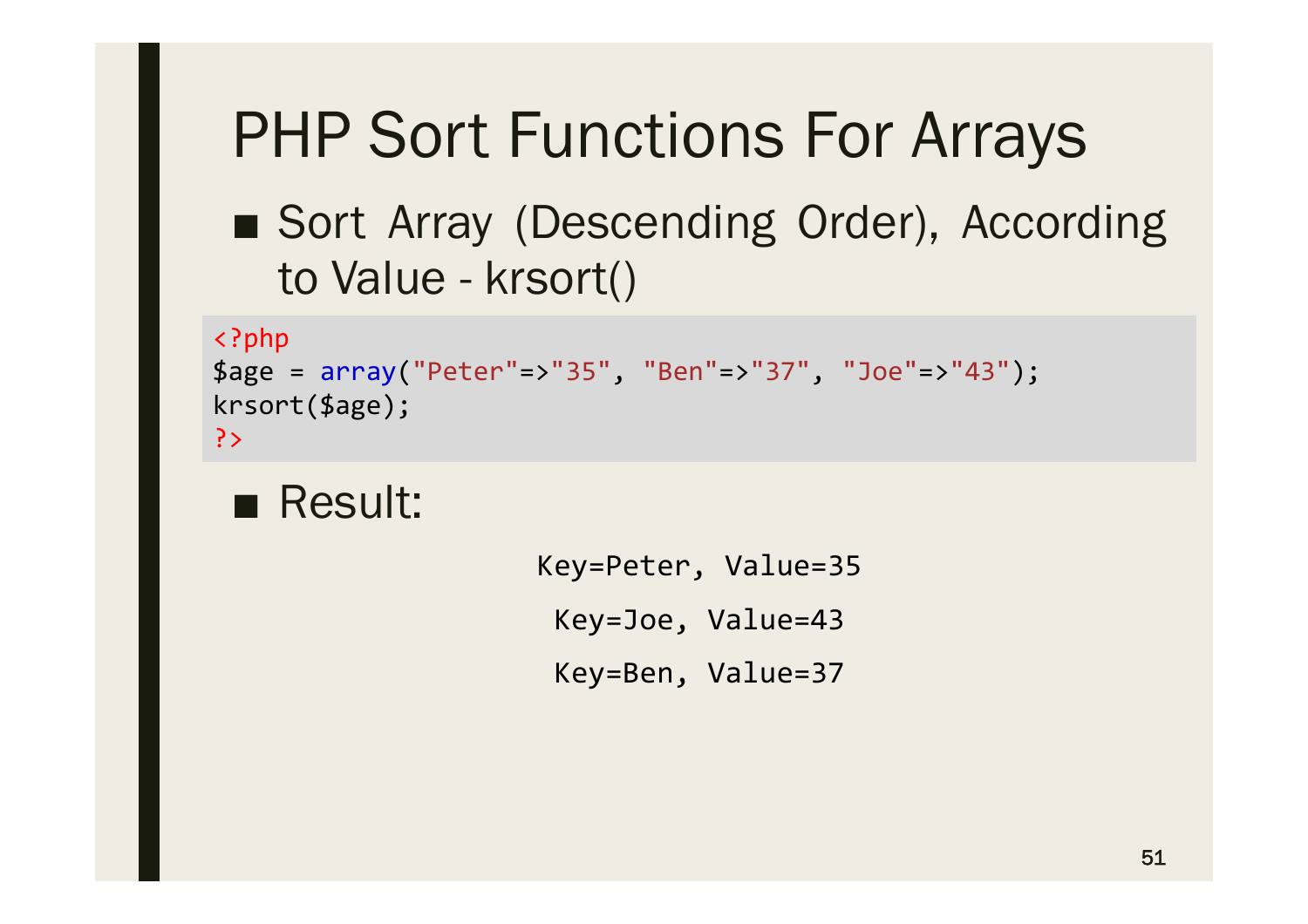- Several predefined variables in PHP are "superglobals", which means that they are always accessible, regardless of scope - and you can access them from any function, class or file without having to do anything special.
- The PHP superglobal variables are:
	- *\$GLOBALS*
	- *\$\_SERVER*
	- *\$\_REQUEST*
	- *\$\_POST*
	- *\$\_GET*
	- *\$\_FILES*
	- *\$\_ENV*
	- *\$\_COOKIE*
	- *\$\_SESSION*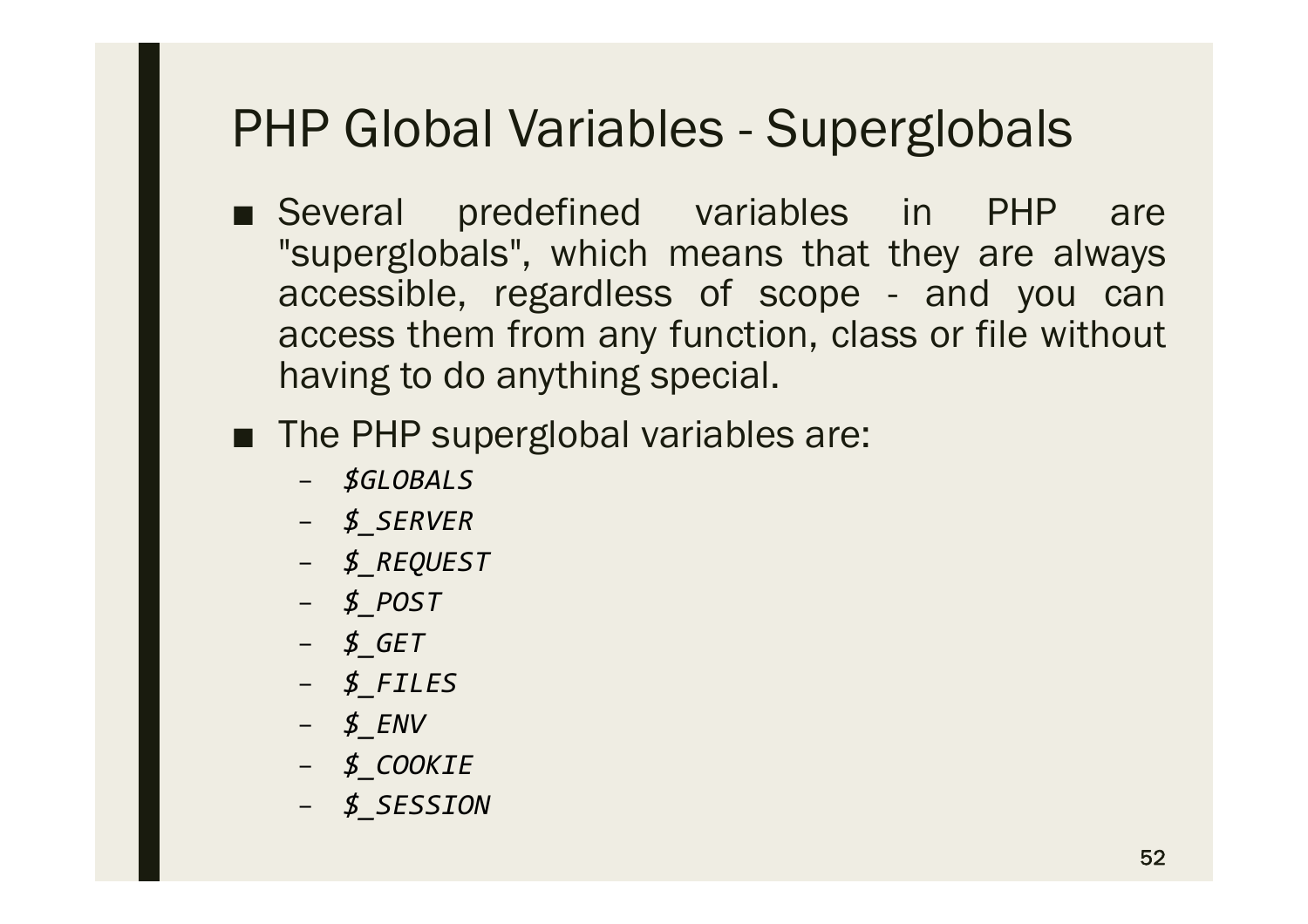#### ■ PHP \$GLOBALS

- *\$GLOBALS is a PHP super global variable which is used to access global variables from anywhere in the PHP script (also from within functions or methods).*
- *PHP stores all global variables in an array called \$GLOBALS[index]. The index holds the name of the variable.*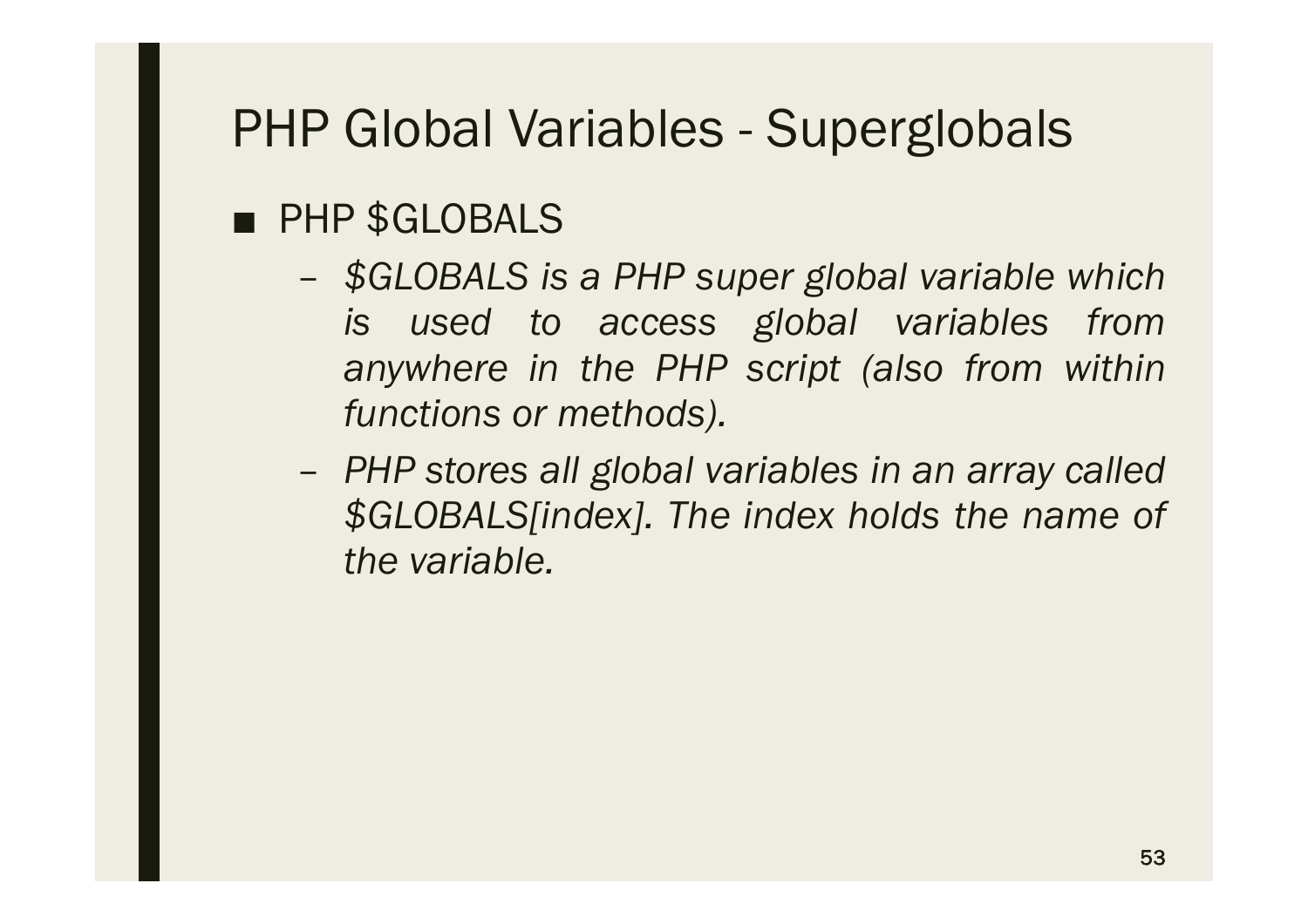#### ■ PHP \$GLOBALS

– *The example below shows how to use the super global variable \$GLOBALS:*

```
<?php
$x = 75;$y = 25;function addition() {
    $GLOBALS['z'] = $GLOBALS['x'] + $GLOBALS['y'];
}
addition();
echo $z;
?>
```